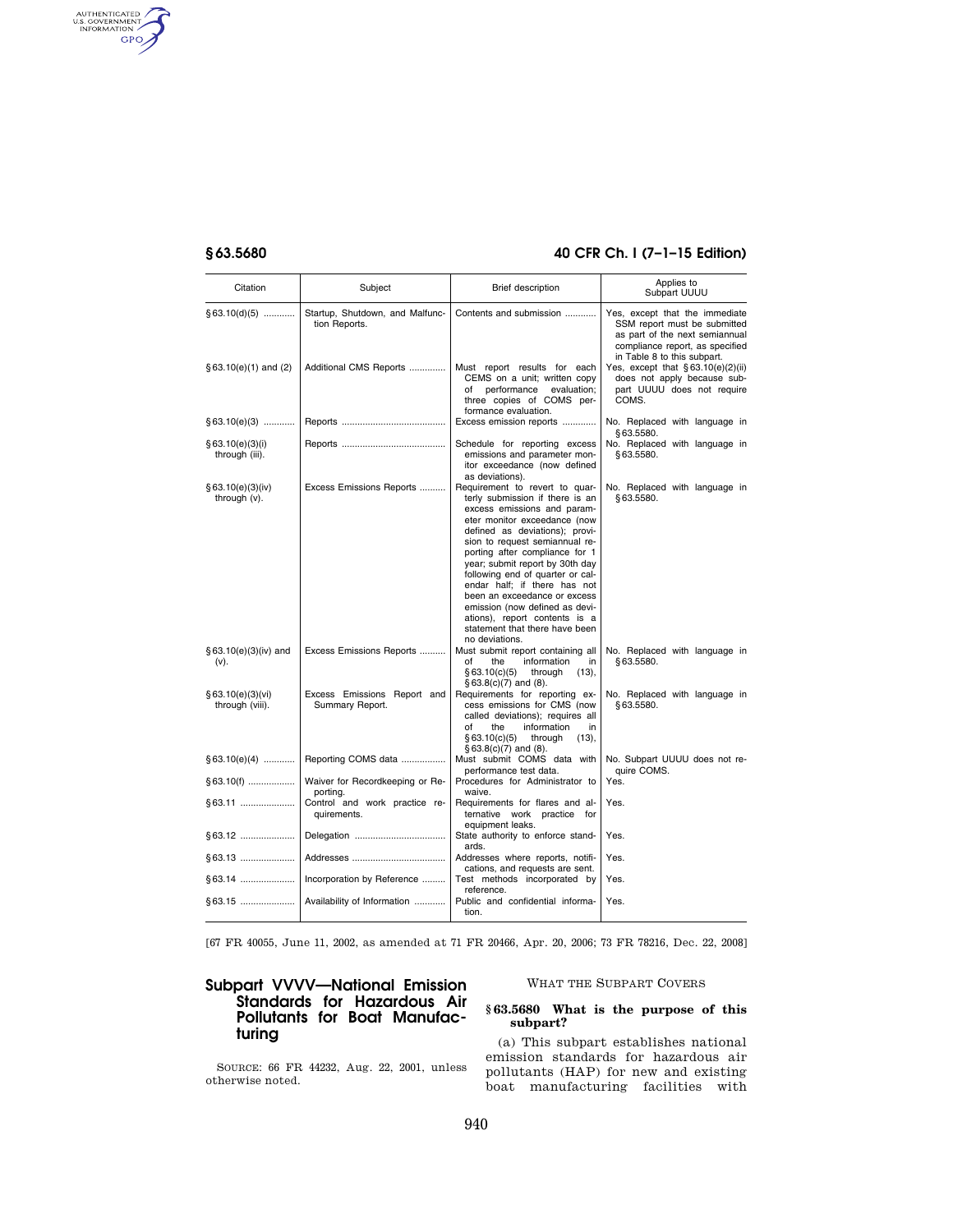resin and gel coat operations, carpet and fabric adhesive operations, or aluminum recreational boat surface coating operations. This subpart also establishes requirements to demonstrate initial and continuous compliance with the emission standards.

## **§ 63.5683 Does this subpart apply to me?**

(a) This subpart applies to you if you meet both of the criteria listed in paragraphs (a)(1) and (2) of this section.

(1) You are the owner or operator of a boat manufacturing facility that builds fiberglass boats or aluminum recreational boats.

(2) Your boat manufacturing facility is a major source of HAP either in and of itself, or because it is collocated with other sources of HAP, such that all sources combined constitute a major source.

(b) A boat manufacturing facility is a facility that manufactures hulls or decks of boats from fiberglass or aluminum, or assembles boats from premanufactured hulls and decks, or builds molds to make fiberglass hulls or decks. A facility that manufactures only parts of boats (such as hatches, seats, or lockers) or boat trailers is not considered a boat manufacturing facility for the purpose of this subpart.

(c) A major source is any stationary source or group of stationary sources located within a contiguous area and under common control that emits or can potentially emit, considering controls, in the aggregate, 9.1 megagrams (10 tons) or more per year of a single HAP or 22.7 megagrams (25 tons) or more per year of a combination of HAP.

(d) This subpart does not apply to aluminum coating operations on aluminum boats intended for commercial or military (nonrecreational) use, antifoulant coatings, assembly adhesives, fiberglass hull and deck coatings, research and development activities, mold sealing and release agents, mold stripping and cleaning solvents, and wood coatings as defined in §63.5779. This subpart does not apply to materials contained in handheld aerosol cans.

## **§ 63.5686 How do I demonstrate that my facility is not a major source?**

You can demonstrate that your facility is not a major source by using the procedures in either paragraph (a) or (b) of this section.

(a) *Emission option.* You must demonstrate that your facility does not emit, and does not have the potential to emit as defined in §63.2, considering federally enforceable permit limits, 9.1 megagrams (10 tons) or more per year of a single HAP or 22.7 megagrams (25 tons) or more per year of a combination of HAP. To calculate your facility's potential to emit, you must include emissions from the boat manufacturing facility and all other sources that are collocated and under common ownership or control with the boat manufacturing facility.

(b) *Material consumption option.* This option can be used if you manufacture either fiberglass boats or aluminum recreational boats at your facility. You must meet the criteria in paragraph  $(b)(1)$ ,  $(2)$ , or  $(3)$  of this section and comply with the requirements in paragraph (c) of this section. If you initially rely on the limits and criteria specified in paragraph  $(b)(1)$ ,  $(2)$ , or  $(3)$ of this section to become an area source, but then exceed the relevant limit (without first obtaining and complying with other limits that keep your potential to emit HAP below major source levels), your facility will then become a major source, and you must comply with all applicable provisions of this subpart beginning on the compliance date specified in §63.5695. Nothing in this paragraph is intended to preclude you from limiting your facility's potential to emit through other federally enforceable mechanisms available through your permitting authority.

(1) If your facility is primarily a fiberglass boat manufacturing facility, you must demonstrate that you consume less than 45.4 megagrams per rolling 12-month period of all combined polyester-and vinylester-based resins and gel coats (including tooling and production resins and gel coats, and clear gel coats), and you must demonstrate that at least 90 percent of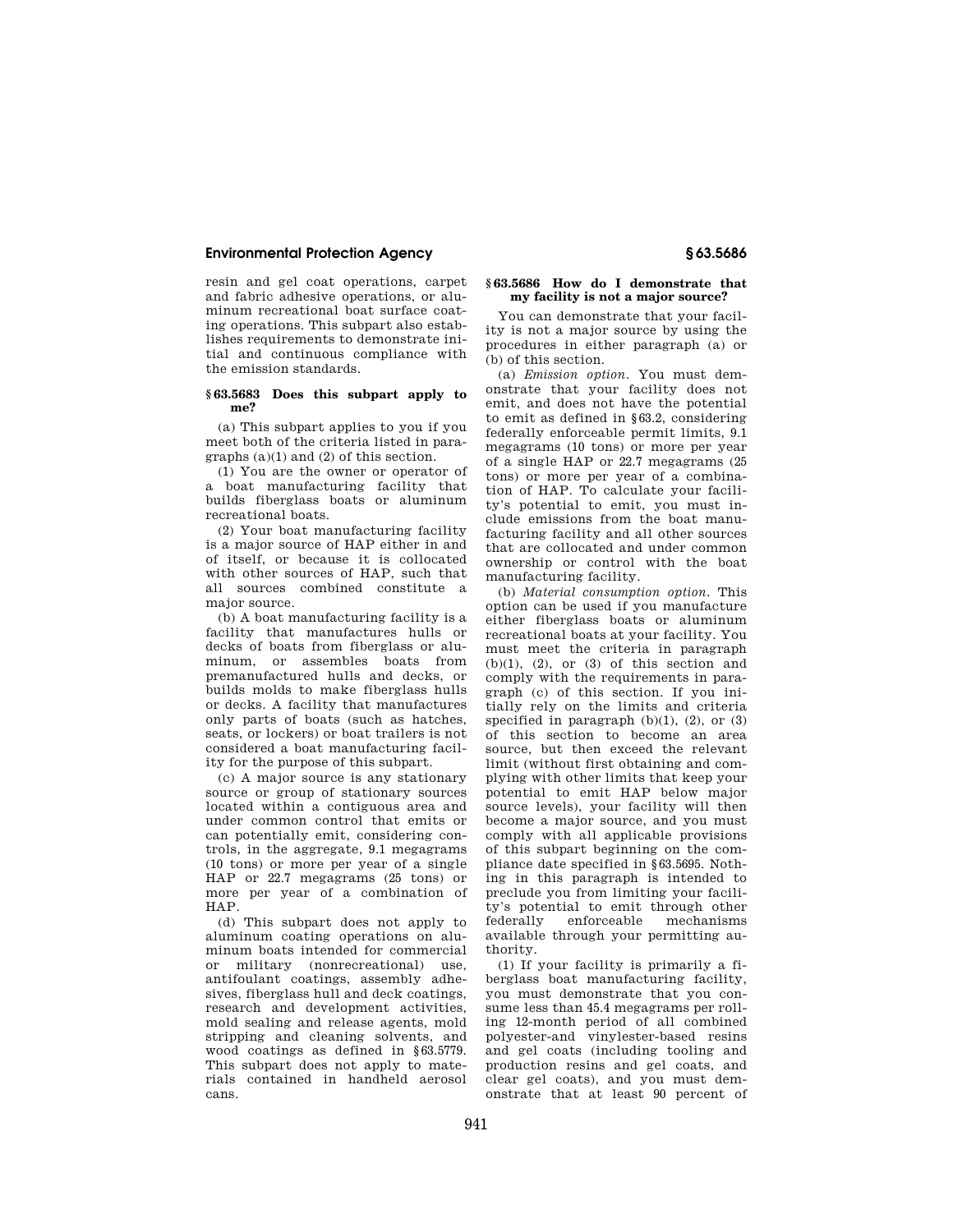total annual HAP emissions at the facility (including emissions from aluminum recreational boat manufacturing or other source categories) originate from the fiberglass boat manufacturing materials.

(2) If your facility is primarily an aluminum recreational boat manufacturing facility, you must demonstrate that it consumes less than 18.2 megagrams per rolling 12-month period of all combined surface coatings, aluminum wipedown solvents, application gun cleaning solvents, and carpet and fabric adhesives; and you must demonstrate that at least 90 percent of total annual HAP emissions at the facility (including emissions from fiberglass boat manufacturing or other source categories) originate from the aluminum recreational boat manufacturing materials.

(3) If your facility is a fiberglass boat or an aluminum recreational boat manufacturing facility, you must demonstrate that the boat manufacturing materials consumed per rolling 12 month period contain a total of less than 4.6 megagrams of any single HAP and less than 11.4 megagrams of all combined HAP, and you must demonstrate that at least 90 percent of total annual HAP emissions at the facility (including emissions from other source categories) originate from these boat manufacturing materials.

(c) If you use the material consumption option described in paragraph (b) of this section to demonstrate that you are not a major source, you must comply with the requirements of paragraphs (c)(1) through (3) of this section.

(1) If your facility has HAP emissions that do not originate from boat manufacturing operations or materials described in paragraph (b), then you must keep any records necessary to demonstrate that the 90 percent criterion is met.

(2) A rolling 12-month period includes the previous 12 months of operation. You must maintain records of the total amount of materials described in paragraph (b) of this section used each month, and, if necessary, the HAP content of each material and the calculation of the total HAP consumed each month. Because records are needed for a 12-month period, you must keep

# **§ 63.5689 40 CFR Ch. I (7–1–15 Edition)**

records beginning no later than 12 months before the compliance date specified in §63.5695. Records must be kept for 5 years after they are created.

(3) In determining whether the 90 percent criterion included in paragraph (b) of this section is met, you do not need to include materials used in routine janitorial, building, or facility grounds maintenance; personal uses by employees or other persons; or products used for maintaining motor vehicles operated by the facility.

#### **§ 63.5689 What parts of my facility are covered by this subpart?**

The affected source (the portion of your boat manufacturing facility covered by this subpart) is the combination of all of the boat manufacturing operations listed in paragraphs (a) through (f) of this section.

(a) Open molding resin and gel coat operations (including pigmented gel coat, clear gel coat, production resin, tooling gel coat, and tooling resin).

(b) Closed molding resin operations.

(c) Resin and gel coat mixing operations.

(d) Resin and gel coat application equipment cleaning operations.

(e) Carpet and fabric adhesive operations.

(f) Aluminum hull and deck coating operations, including solvent wipedown operations and paint spray gun cleaning operations, on aluminum recreational boats.

#### **§ 63.5692 How do I know if my boat manufacturing facility is a new source or an existing source?**

(a) A boat manufacturing facility is a new source if it meets the criteria in paragraphs  $(a)(1)$  through  $(3)$  of this section.

(1) You commence construction of the affected source after July 14, 2000.

(2) It is a major source.

(3) It is a completely new boat manufacturing affected source where no other boat manufacturing affected source existed prior to the construction of the new source.

(b) For the purposes of this subpart, an existing source is any source that is not a new source.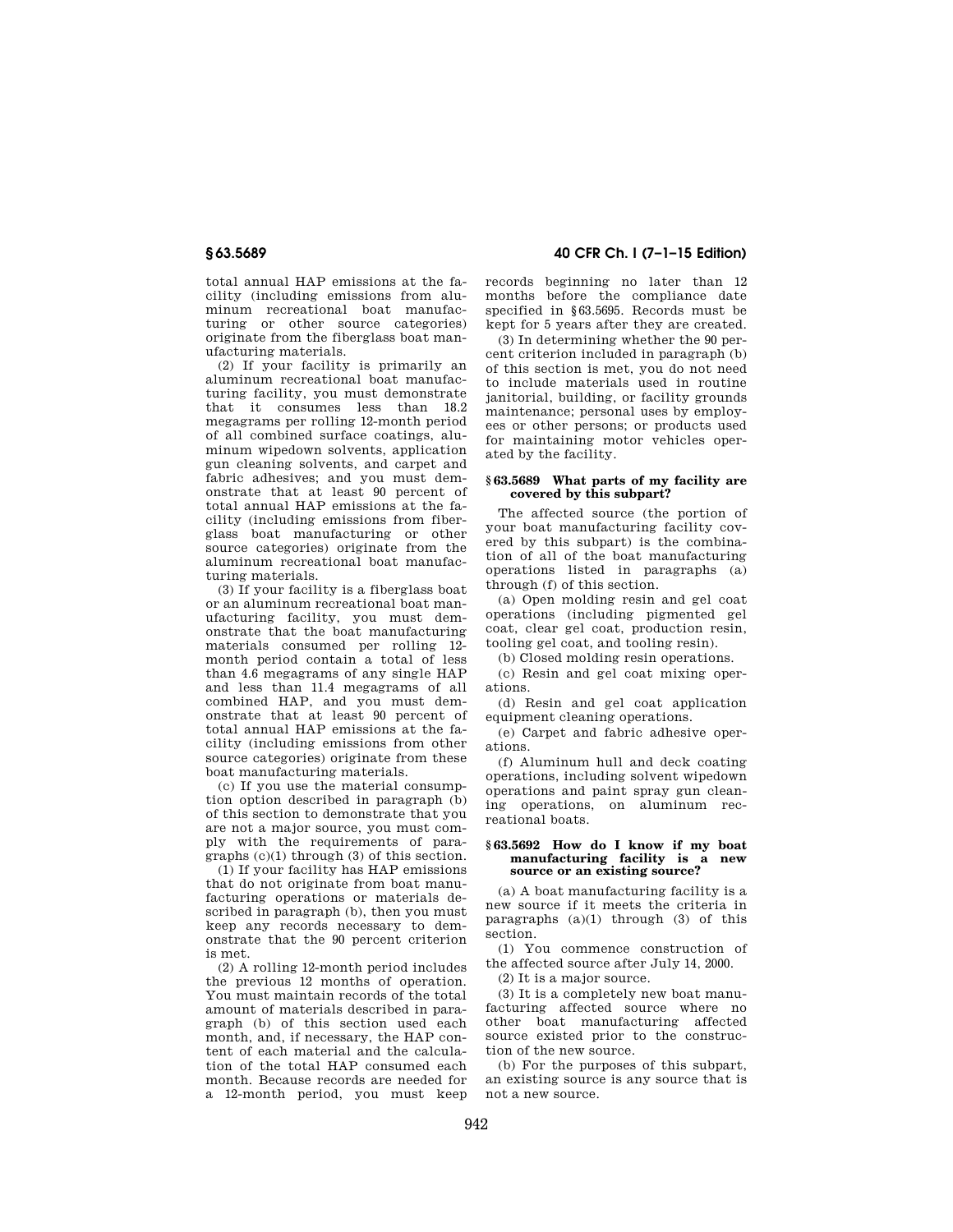### **§ 63.5695 When must I comply with this subpart?**

You must comply with the standards in this subpart by the compliance dates specified in Table 1 to this subpart.

## STANDARDS FOR OPEN MOLDING RESIN AND GEL COAT OPERATIONS

#### **§ 63.5698 What emission limit must I meet for open molding resin and gel coat operations?**

(a) You must limit organic HAP emissions from the five open molding operations listed in paragraphs  $(a)(1)$  through (5) of this section to the emission limit specified in paragraph (b) of this section. Operations listed in paragraph (d) are exempt from this limit.

(1) Production resin.

(2) Pigmented gel coat. (3) Clear gel coat.

- (4) Tooling resin.
- (5) Tooling gel coat.

(b) You must limit organic HAP emissions from open molding operations to the limit specified by equation 1 of this section, based on a 12 month rolling average.

HAP Limit = 
$$
[46(M_R) + 159(M_{PG}) + 291(M_{CG}) + 54(M_{TR}) + 214(M_{TG})]
$$
 (Eq. 1)

Where:

- HAP Limit= total allowable organic HAP that can be emitted from the open molding operations, kilograms.
- $M_R$  = mass of production resin used in the past 12 months, excluding any materials exempt under paragraph (d) of this section, megagrams.
- $M_{PG}$  = mass of pigmented gel coat used in the past 12 months, excluding any materials exempt under paragraph (d) of this section, megagrams.
- $M_{CG}$  = mass of clear gel coat used in the past 12 months, excluding any materials exempt under paragraph (d) of this section, megagrams.
- $\text{M}_\text{TR}$  = mass of tooling resin used in the past 12 months, excluding any materials exempt under paragraph (d) of this section, megagrams.
- $\rm M_{TG}$  = mass of tooling gel coat used in the past 12 months, excluding any materials exempt under paragraph (d) of this section, megagrams.

(c) The open molding emission limit is the same for both new and existing sources.

(d) The materials specified in paragraphs (d)(1) through (3) of this section are exempt from the open molding emission limit specified in paragraph (b) of this section.

(1) Production resins (including skin coat resins) that must meet specifications for use in military vessels or must be approved by the U.S. Coast Guard for use in the construction of lifeboats, rescue boats, and other lifesaving appliances approved under 46 CFR subchapter Q or the construction

of small passenger vessels regulated by 46 CFR subchapter T. Production resins for which this exemption is used must be applied with nonatomizing (nonspray) resin application equipment. You must keep a record of the resins for which you are using this exemption.

(2) Pigmented, clear, and tooling gel coat used for part or mold repair and touch up. The total gel coat materials included in this exemption must not exceed 1 percent by weight of all gel coat used at your facility on a 12 month rolling-average basis. You must keep a record of the amount of gel coats used per month for which you are using this exemption and copies of calculations showing that the exempt amount does not exceed 1 percent of all gel coat used.

(3) Pure, 100 percent vinylester resin used for skin coats. This exemption does not apply to blends of vinylester and polyester resins used for skin coats. The total resin materials included in the exemption cannot exceed 5 percent by weight of all resin used at your facility on a 12-month rolling-average basis. You must keep a record of the amount of 100 percent vinylester skin coat resin used per month that is eligible for this exemption and copies of calculations showing that the exempt amount does not exceed 5 percent of all resin used.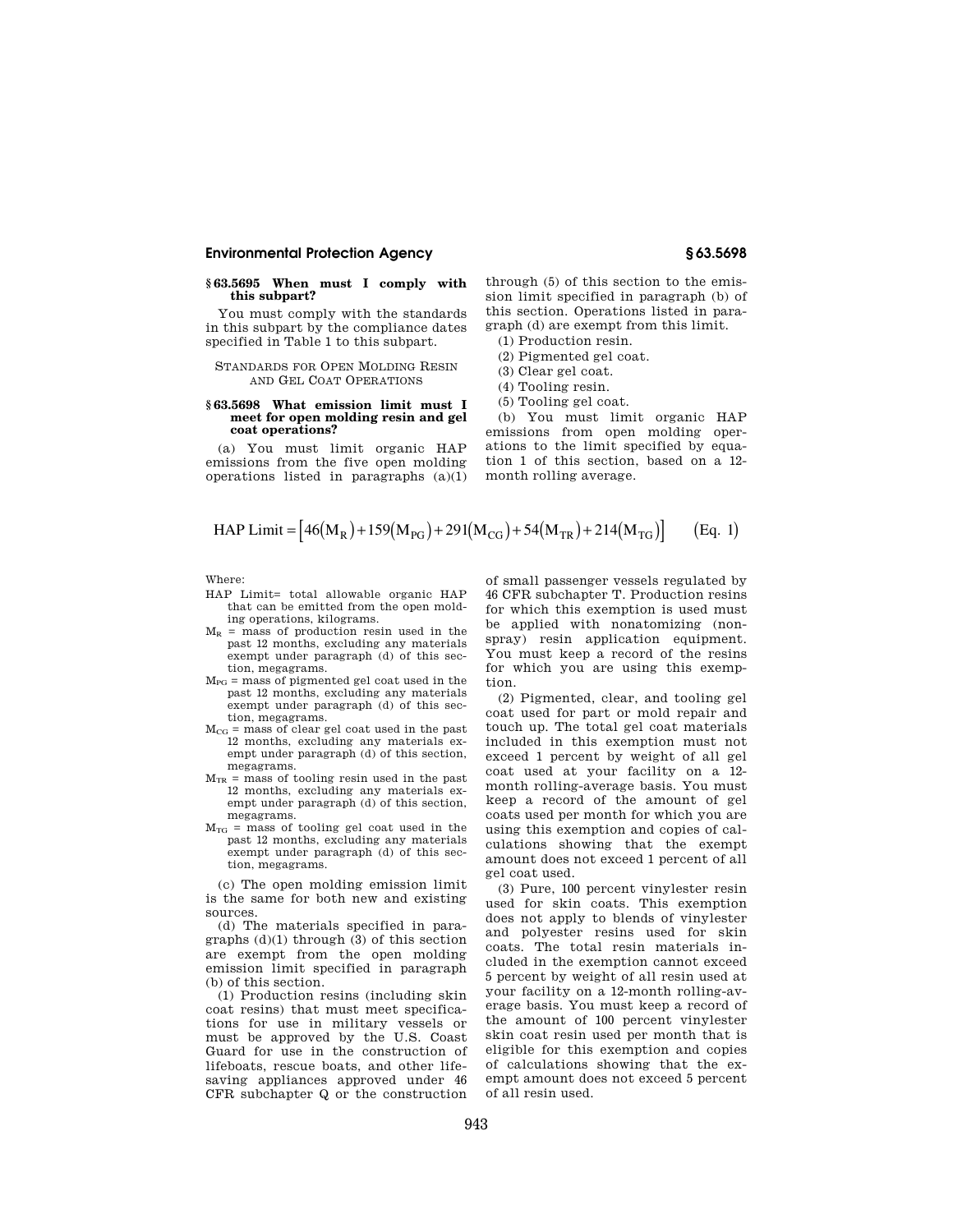#### **§ 63.5701 What are my options for complying with the open molding emission limit?**

You must use one or more of the options listed in paragraphs (a) through (c) of this section to meet the emission limit in §63.5698 for the resins and gel coats used in open molding operations at your facility.

(a) *Maximum achievable control technology (MACT) model point value averaging (emissions averaging) option.* (1) Demonstrate that emissions from the open molding resin and gel coat operations that you average meet the emission limit in §63.5698 using the procedures described in §63.5710. Compliance with this option is based on a 12-month rolling average.

(2) Those operations and materials not included in the emissions average must comply with either paragraph (b) or (c) of this section.

(b) *Compliant materials option.* Demonstrate compliance by using resins and gel coats that meet the organic HAP content requirements in Table 2 to this subpart. Compliance with this option is based on a 12-month rolling average.

(c) *Add-on control option.* Use an enclosure and add-on control device, and demonstrate that the resulting emissions meet the emission limit in §63.5698. Compliance with this option is based on control device performance testing and control device monitoring.

#### **§ 63.5704 What are the general requirements for complying with the open molding emission limit?**

(a) *Emissions averaging option.* For those open molding operations and materials complying using the emissions averaging option, you must demonstrate compliance by performing the steps in paragraphs  $(a)(1)$  through  $(5)$  of this section.

(1) Use the methods specified in §63.5758 to determine the organic HAP content of resins and gel coats.

(2) Complete the calculations described in §63.5710 to show that the organic HAP emissions do not exceed the limit specified in §63.5698.

(3) Keep records as specified in paragraphs  $(a)(3)(i)$  through  $(iv)$  of this section for each resin and gel coat.

(i) Hazardous air pollutant content.

(ii) Amount of material used per month.

(iii) Application method used for production resin and tooling resin. This record is not required if all production resins and tooling resins are applied with nonatomized technology.

(iv) Calculations performed to demonstrate compliance based on MACT model point values, as described in §63.5710.

(4) Prepare and submit the implementation plan described in §63.5707 to the Administrator and keep it up to date.

(5) Submit semiannual compliance reports to the Administrator as specified in §63.5764.

(b) *Compliant materials option.* For each open molding operation complying using the compliant materials option, you must demonstrate compliance by performing the steps in paragraphs (b)(1) through (4) of this section.

(1) Use the methods specified in §63.5758 to determine the organic HAP content of resins and gel coats.

(2) Complete the calculations described in §63.5713 to show that the weighted-average organic HAP content does not exceed the limit specified in Table 2 to this subpart.

(3) Keep records as specified in paragraphs  $(b)(3)(i)$  through  $(iv)$  of this section for each resin and gel coat.

(i) Hazardous air pollutant content.

(ii) Application method for production resin and tooling resin. This record is not required if all production resins and tooling resins are applied with nonatomized technology.

(iii) Amount of material used per month. This record is not required for an operation if all materials used for that operation comply with the organic HAP content requirements.

(iv) Calculations performed, if required, to demonstrate compliance based on weighted-average organic HAP content as described in §63.5713.

(4) Submit semiannual compliance reports to the Administrator as specified in §63.5764.

(c) *Add-on control option.* If you are using an add-on control device, you must demonstrate compliance by performing the steps in paragraphs  $(c)(1)$ through (5) of this section.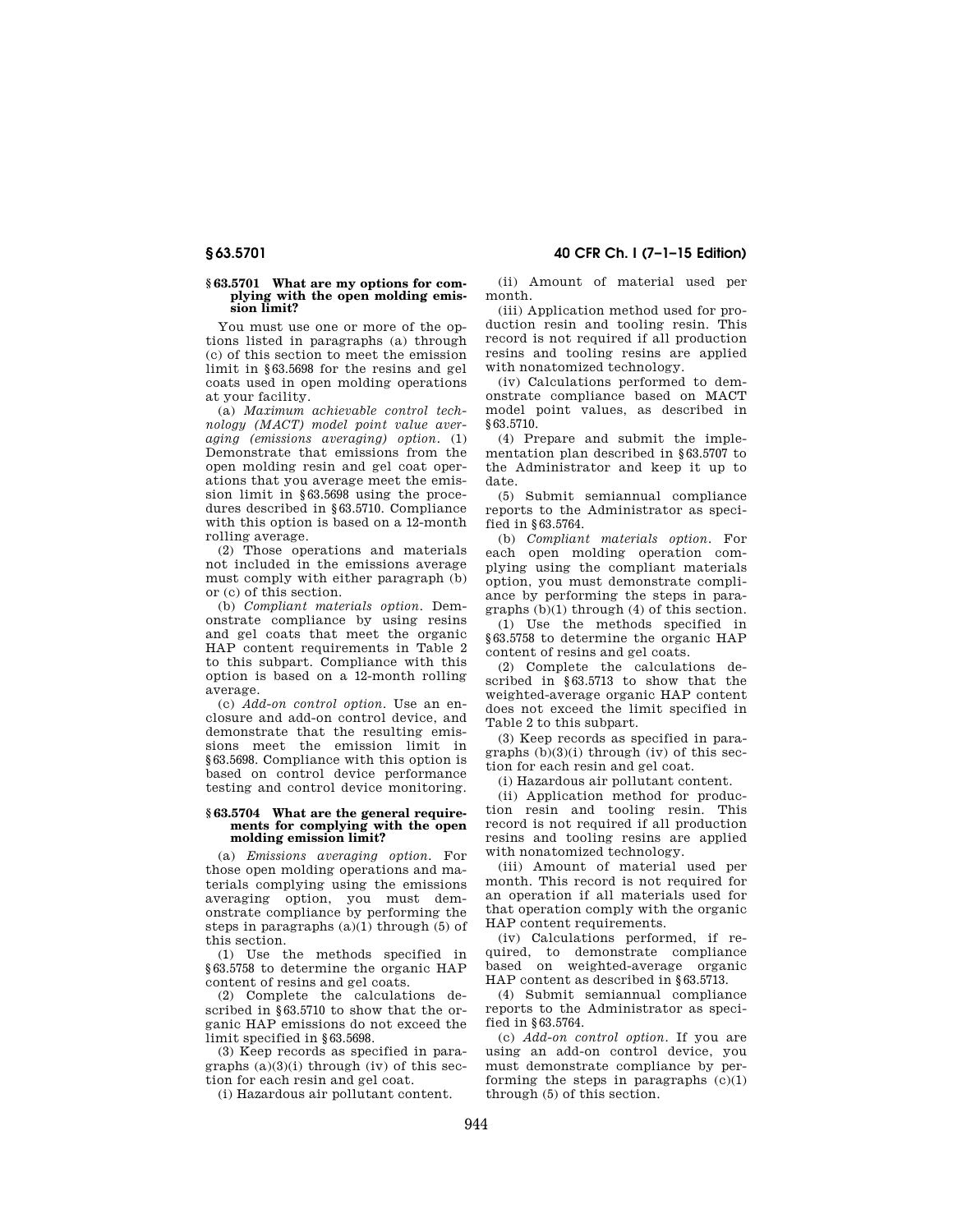(1) Conduct a performance test of the control device as specified in §§63.5719 and 63.5722 to demonstrate initial compliance.

(2) Use the performance test results to determine control device parameters to monitor after the performance test as specified in §63.5725.

(3) Comply with the operating limits specified in §63.5715 and the control device and emission capture system monitoring requirements specified in<br>§63.5725 to demonstrate continuous §63.5725 to demonstrate continuous compliance.

(4) Keep the records specified in §63.5767.

(5) Submit to the Administrator the notifications and reports specified in §§63.5761 and 63.5764.

### **§ 63.5707 What is an implementation plan for open molding operations and when do I need to prepare one?**

(a) You must prepare an implementation plan for all open molding operations for which you comply by using the emissions averaging option described in  $§63.5704(a)$ .

(b) The implementation plan must describe the steps you will take to bring the open molding operations covered by this subpart into compliance. For each operation included in the emissions average, your implementation plan must include the elements listed in paragraphs (b)(1) through (3) of this section.

(1) A description of each operation included in the average.

(2) The maximum organic HAP content of the materials used, the application method used (if any atomized resin application methods are used in the average), and any other methods used to control emissions.

(3) Calculations showing that the operations covered by the plan will comply with the open molding emission limit specified in §63.5698.

(c) You must submit the implementation plan to the Administrator with the notification of compliance status specified in §63.5761.

(d) You must keep the implementation plan on site and provide it to the Administrator when asked.

(e) If you revise the implementation plan, you must submit the revised plan with your next semiannual compliance report specified in §63.5764.

### **§ 63.5710 How do I demonstrate compliance using emissions averaging?**

(a) Compliance using the emissions averaging option is demonstrated on a 12-month rolling-average basis and is determined at the end of every month (12 times per year). The first 12-month rolling-average period begins on the compliance date specified in §63.5695.

(b) At the end of the twelfth month after your compliance date and at the end of every subsequent month, use equation 1 of this section to demonstrate that the organic HAP emissions from those operations included in the average do not exceed the emission limit in §63.5698 calculated for the same 12-month period. (Include terms in equation 1 of §63.5698 and equation 1 of this section for only those operations and materials included in the average.)

#### HAP emissions =  $[(PV_R)(M_R) + (PV_{PG})(M_{PG}) + (PV_{CG})(M_{CG}) + (PV_{TR})(M_{TR}) + (PV_{TG})(M_{TG})]$  $(Eq. 1)$

Where:

- HAP emissions= Organic HAP emissions calculated using MACT model point values for each operation included in the average, kilograms.
- $PV_R$  = Weighted-average MACT model point value for production resin used in the<br>past 12 months, kilograms per kilograms per megagram.
- $M_R$  = Mass of production resin used in the past 12 months, megagrams.
- $PV_{PG}$  = Weighted-average MACT model point value for pigmented gel coat used in the<br>past 12 months, kilograms per months, kilograms per megagram.
- $M_{PG}$  = Mass of pigmented gel coat used in the past 12 months, megagrams.
- $PV_{CG}$  = Weighted-average MACT model point value for clear gel coat used in the past 12 months, kilograms per megagram.
- $M_{CG}$  = Mass of clear gel coat used in the past 12 months, megagrams.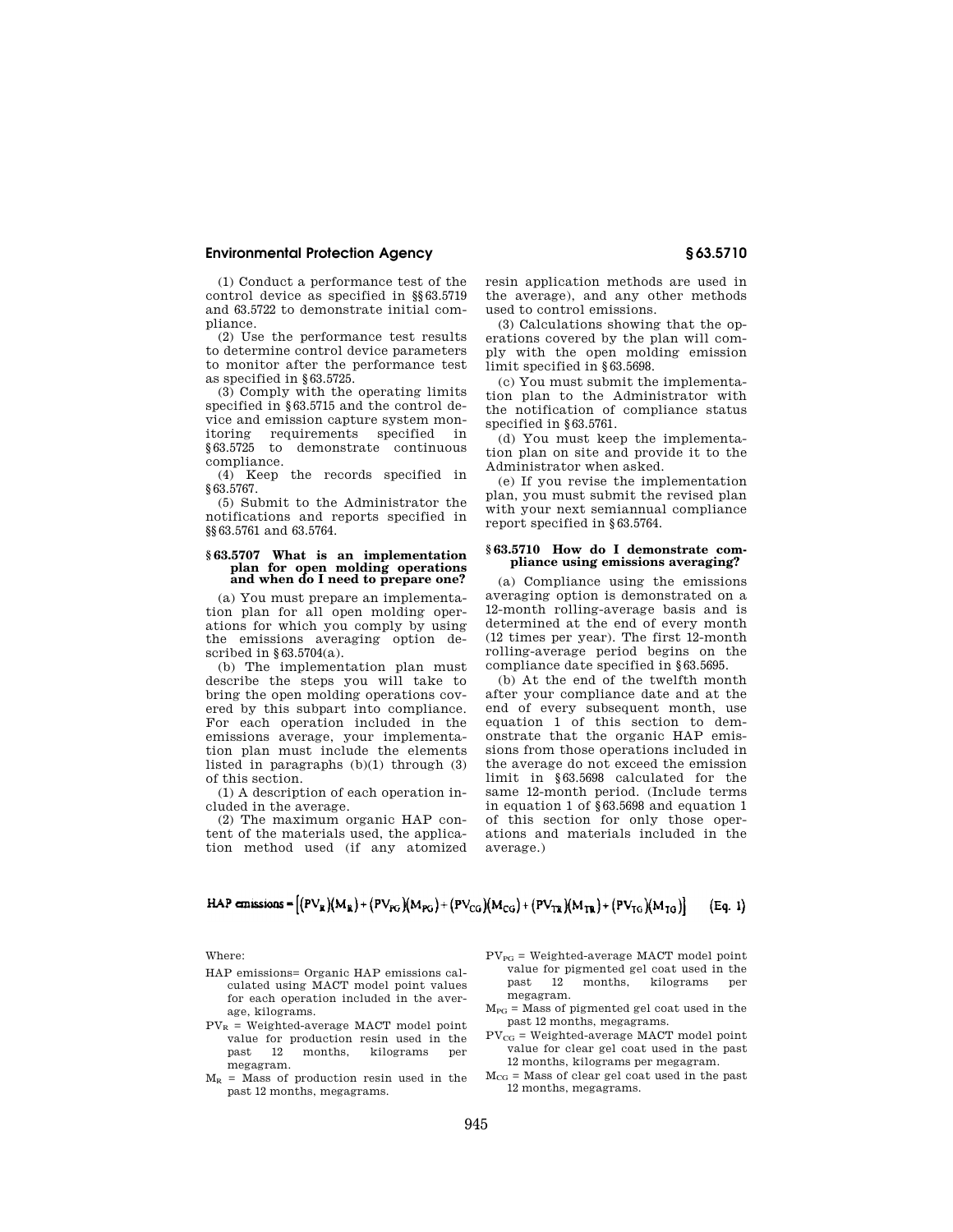- $\mathrm{PV}_{\mathrm{TR}}$  = Weighted-average MACT model point value for tooling resin used in the past 12 months, kilograms per megagram.
- $M_{TR}$  = Mass of tooling resin used in the past 12 months, megagrams.
- $PV_{TG}$  = Weighted-average MACT model point value for tooling gel coat used in the<br>past 12 months, kilograms per kilograms per megagram.
- $M_{TG}$  = Mass of tooling gel coat used in the past 12 months, megagrams.

(c) At the end of every month, use equation 2 of this section to compute the weighted-average MACT model point value for each open molding resin and gel coat operation included in the average.

$$
PV_{OP} = \frac{\sum_{i=1}^{n} (M_i PV_i)}{\sum_{i=1}^{n} (M_i)}
$$
 (Eq. 2)

Where:

- $PV_{OP}$  = weighted-average MACT model point value for each open molding operation  $(PV_R, PV_{PG}, PV_{CG}, PV_{TR}, and PV_{TG})$  included in the average, kilograms of HAP per megagram of material applied.
- $M_i$  = mass of resin or gel coat i used within an operation in the past 12 months, megagrams.
- n=number of different open molding resins and gel coats used within an operation in the past 12 months.
- $PV_i$  = the MACT model point value for resin or gel coat i used within an operation in the past 12 months, kilograms of HAP per megagram of material applied.

(d) You must use the equations in Table 3 to this subpart to calculate the MACT model point value (PV<sub>i</sub>) for each resin and gel coat used in each operation in the past 12 months.

(e) If the organic HAP emissions, as calculated in paragraph (b) of this section, are less than the organic HAP

## **§ 63.5713 40 CFR Ch. I (7–1–15 Edition)**

limit calculated in §63.5698(b) for the same 12-month period, then you are in compliance with the emission limit in §63.5698 for those operations and materials included in the average.

[66 FR 44232, Aug. 22, 2001; 66 FR 50504, Oct. 3, 2001]

#### **§ 63.5713 How do I demonstrate compliance using compliant materials?**

(a) Compliance using the organic HAP content requirements listed in Table 2 to this subpart is based on a 12 month rolling average that is calculated at the end of every month. The first 12-month rolling-average period begins on the compliance date specified in §63.5695. If you are using filled material (production resin or tooling resin), you must comply according to the procedure described in §63.5714.

(b) At the end of the twelfth month after your compliance date and at the end of every subsequent month, review the organic HAP contents of the resins and gel coats used in the past 12 months in each operation. If all resins and gel coats used in an operation have organic HAP contents no greater than the applicable organic HAP content limits in Table 2 to this subpart, then you are in compliance with the emission limit specified in §63.5698 for that 12-month period for that operation. In addition, you do not need to complete the weighted-average organic HAP content calculation contained in paragraph (c) of this section for that operation.

(c) At the end of every month, you must use equation 1 of this section to calculate the weighted-average organic HAP content for all resins and gel coats used in each operation in the past 12 months.

Weighted-Average HAP Content (
$$
\%
$$
) =  $\frac{\sum_{i=1}^{N} (M_i HAP_i)}{\sum_{i=1}^{n} (M_i)}$  (Eq. 1)

n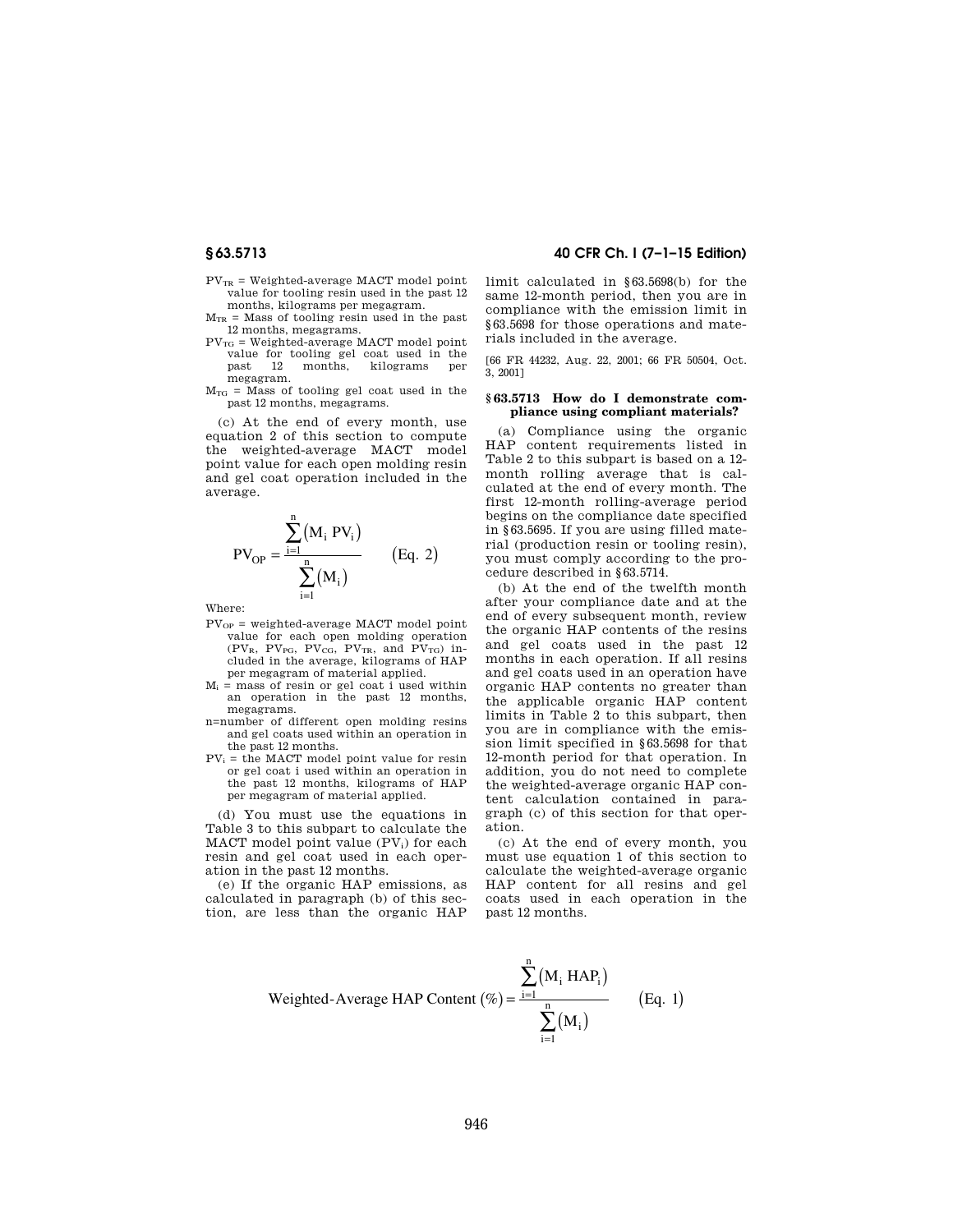Where:

- $M_i$  = mass of open molding resin or gel coat i used in the past 12 months in an operation, megagrams.
- $HAP_i =$  Organic  $HAP$  content, by weight percent, of open molding resin or gel coat i used in the past 12 months in an operation. Use the methods in §63.5758 to determine organic HAP content.
- n = number of different open molding resins or gel coats used in the past 12 months in an operation.

(d) If the weighted-average organic HAP content does not exceed the applicable organic HAP content limit specified in Table 2 to this subpart, then you are in compliance with the emission limit specified in §63.5698.

#### **§ 63.5714 How do I demonstrate compliance if I use filled resins?**

(a) If you are using a filled production resin or filled tooling resin, you must demonstrate compliance for the filled material on an as-applied basis using equation 1 of this section.

$$
PV_{F} = PV_{u} \times \frac{(100 - % Filler)}{100}
$$
 (Eq. 1)

Where:

- $PV_F$  = The as-applied MACT model point value for a filled production resin or tooling resin, kilograms organic HAP per megagram of filled material.
- $PV<sub>u</sub>$  = The MACT model point value for the neat (unfilled) resin, before filler is added, as calculated using the formulas in Table 3 to this subpart.
- % Filler =The weight-percent of filler in the as-applied filled resin system.

(b) If the filled resin is used as a production resin and the value of  $PV<sub>F</sub>$  calculated by equation 1 of this section does not exceed 46 kilograms of organic HAP per megagram of filled resin applied, then the filled resin is in compliance.

(c) If the filled resin is used as a tooling resin and the value of  $PV_F$  calculated by equation 1 of this section does not exceed 54 kilograms of organic HAP per megagram of filled resin applied, then the filled resin is in compliance.

(d) If you are including a filled resin in the emissions averaging procedure described in §63.5710, then use the value of  $PV_F$  calculated using equation 1 of this section for the value of PV i in equation 2 of §63.5710.

DEMONSTRATING COMPLIANCE FOR OPEN MOLDING OPERATIONS CONTROLLED BY ADD-ON CONTROL DEVICES

#### **§ 63.5715 What operating limits must I meet?**

(a) For open molding operations on which you use a thermal oxidizer as an add-on control device, you must meet the operating limits specified in Table 4 to this subpart that apply to the emission capture system and thermal oxidizer. You must establish the operating limits during the performance test according to the procedures in §63.5725. You must meet the operating limits at all times after you establish them.

(b) If you use an add-on control device other than a thermal oxidizer, or wish to monitor an alternative parameter and comply with a different operating limit, you must apply to the Administrator for approval of alternative monitoring under §63.8(f).

#### **§ 63.5716 When must I conduct a performance test?**

(a) If your source is an existing source, you must complete the add-on control device performance test no later than the compliance date specified in §63.5695.

(b) If your source is a new source, you must complete the add-on control device performance test no later than 180 days after the compliance date specified in §63.5695.

(c) You must conduct a performance test every 5 years as part of renewing your 40 CFR part 70 or 71 operating permit.

#### **§ 63.5719 How do I conduct a performance test?**

(a) You must capture the emissions using a permanent enclosure (such as a spray booth or similar containment device) and direct the captured emissions to the add-on control device.

(b) You must measure emissions as specified in paragraph (b)(1) or (2) of this section.

(1) If the enclosure vented to the control device is a permanent total enclosure as defined in Method 204 of appendix M to 40 CFR part 51, then you may measure emissions only at the outlet of the control device.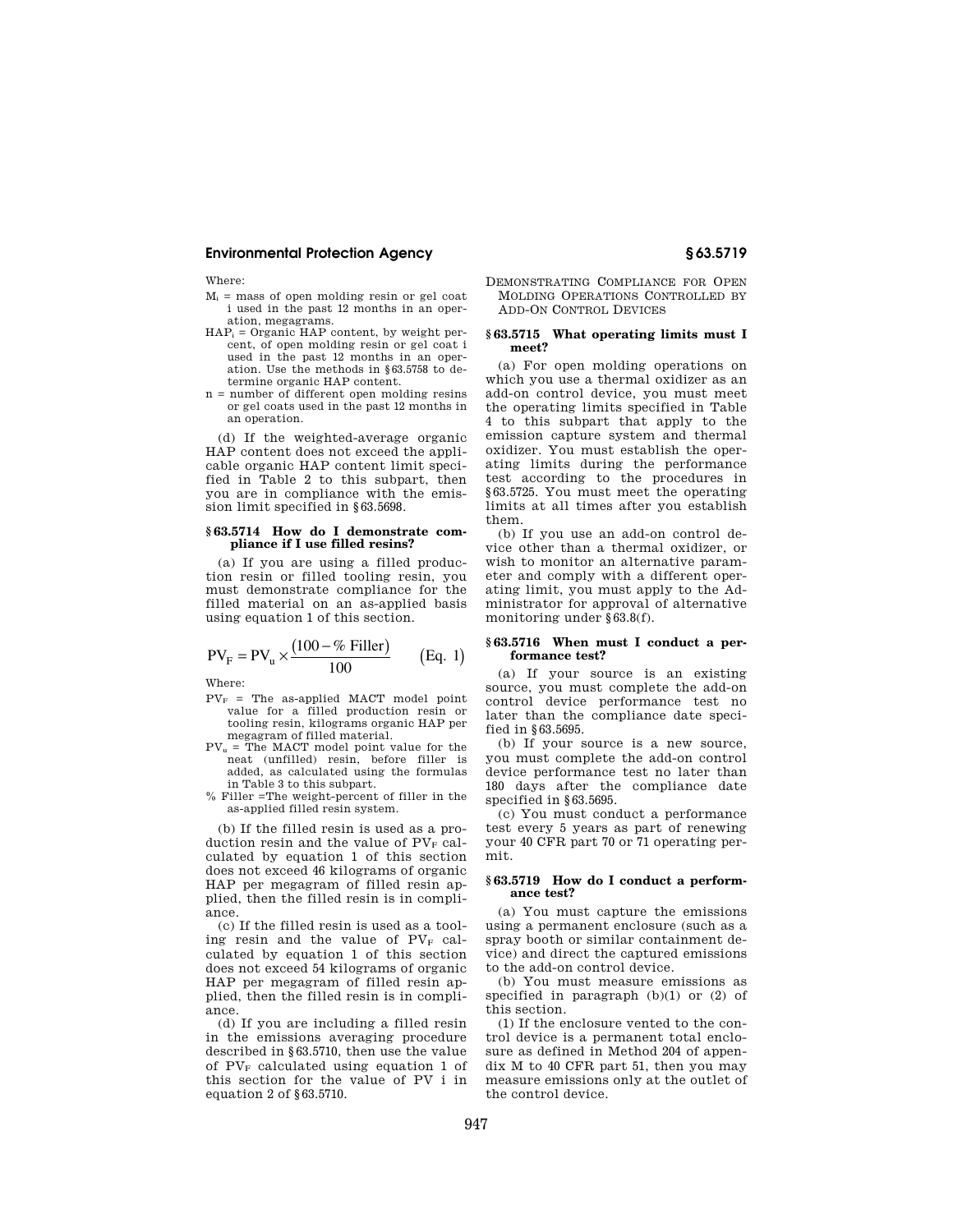(2) If the permanent enclosure vented to the control device is not a total enclosure, you must build a temporary total enclosure, as defined in Method 204 of appendix M to 40 CFR part 51, around the permanent enclosure. You must then simultaneously measure emissions from the control device outlet and the emissions from the temporary total enclosure outlet. You determine compliance from the combined emissions from the control device outlet and the temporary total enclosure outlet.

(c) You must conduct the control device performance test using the emission measurement methods specified in paragraphs  $(c)(1)$  through  $(4)$  of this section.

(1) Use either Method 1 or 1A of appendix A to 40 CFR part 60, as appropriate, to select the sampling sites.

(2) Use Method 2, 2A, 2C, 2D, 2F or 2G of appendix A to 40 CFR part 60, as appropriate, to measure gas volumetric flow rate.

(3) Use Method 18 of appendix A to 40 CFR part 60 to measure organic HAP emissions or use Method 25A of appendix A to 40 CFR part 60 to measure total gaseous organic emissions as a surrogate for total organic HAP emissions. If you use Method 25A, you must assume that all gaseous organic emissions measured as carbon are organic HAP emissions. If you use Method 18 and the number of organic HAP in the exhaust stream exceeds five, you must take into account the use of multiple chromatographic columns and analytical techniques to get an accurate measure of at least 90 percent of the total organic HAP mass emissions. Do not use Method 18 to measure organic HAP emissions from a combustion device; use instead Method 25A and assume that all gaseous organic mass emissions measured as carbon are organic HAP emissions.

(4) You may use American Society for Testing and Materials (ASTM) D6420–99 (available for purchase from at least one of the following addresses:<br>100 Barr Harbor Drive. West Harbor <sub>-</sub> Conshohocken, PA 19428–2959; or University Microfilms International, 300 North Zeeb Road, Ann Arbor, MI 48106.) in lieu of Method 18 of 40 CFR part 60, appendix A, under the conditions speci-

**§ 63.5722 40 CFR Ch. I (7–1–15 Edition)** 

fied in paragraphs  $(c)(4)(i)$  through  $(iii)$ of this section.

(i) If the target compound(s) is listed in Section 1.1 of ASTM D6420–99 and the target concentration is between 150 parts per billion by volume and 100 parts per million by volume.

(ii) If the target compound(s) is not listed in Section 1.1 of ASTM D6420–99, but is potentially detected by mass spectrometry, an additional system continuing calibration check after each run, as detailed in Section 10.5.3 of ASTM D6420–99, must be followed, met, documented, and submitted with the performance test report even if you do not use a moisture condenser or the compound is not considered soluble.

(iii) If a minimum of one sample/ analysis cycle is completed at least every 15 minutes.

(d) The control device performance test must consist of three runs and each run must last at least 1 hour. The production conditions during the test runs must represent normal production conditions with respect to the types of parts being made and material application methods. The production conditions during the test must also represent maximum potential emissions with respect to the organic HAP content of the materials being applied and the material application rates.

(e) During the test, you must also monitor and record separately the amounts of production resin, tooling resin, pigmented gel coat, clear gel coat, and tooling gel coat applied inside the enclosure that is vented to the control device.

### **§ 63.5722 How do I use the performance test data to demonstrate initial compliance?**

Demonstrate initial compliance with the open molding emission limit as described in paragraphs (a) through (c) of this section:

(a) Calculate the organic HAP limit you must achieve using equation 1 of §63.5698. For determining initial compliance, the organic HAP limit is based on the amount of material used during the performance test, in megagrams, rather than during the past 12 months. Calculate the limit using the megagrams of resin and gel coat applied inside the enclosure during the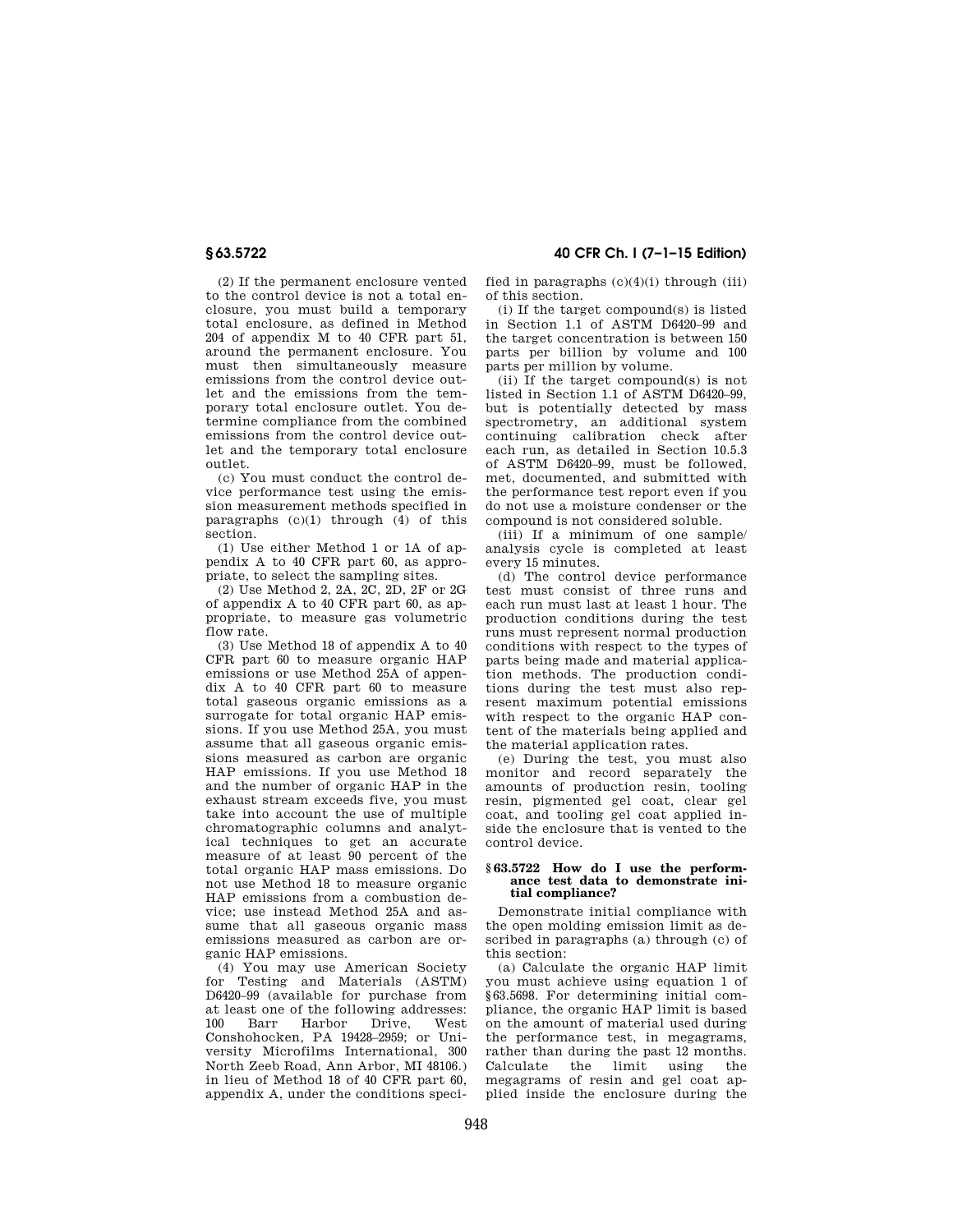three runs of the performance test and equation 1 of §63.5698.

(b) Add the total measured emissions, in kilograms, from all three of the 1 hour runs of the performance test.

(c) If the total emissions from the three 1-hour runs of the performance test are less than the organic HAP limit calculated in paragraph (a) of this section, then you have demonstrated initial compliance with the emission limit in §63.5698 for those operations performed in the enclosure and controlled by the add-on control device.

## **§ 63.5725 What are the requirements for monitoring and demonstrating continuous compliance?**

(a) You must establish control device parameters that indicate proper operation of the control device.

(b) You must install, operate, and maintain a continuous parameter monitoring system as specified in paragraphs (b)(1) through (8) of this section.

(1) The continuous parameter monitoring system must complete a minimum of one cycle of operation for each successive 15-minute period. You must have a minimum of four successive cycles of operation to have a valid hour of data.

(2) You must have valid data from at least 90 percent of the hours during which the process operated.

(3) You must determine the average of all recorded readings for each successive 3-hour period of the emission capture system and add-on control device operation.

(4) You must maintain the continuous parameter monitoring system at all times and have available necessary parts for routine repairs of the monitoring equipment.

(5) You must operate the continuous parameter monitoring system and collect emission capture system and addon control device parameter data at all times that a controlled open molding operation is being performed, except during monitoring malfunctions, associated repairs, and required quality assurance or control activities (including, if applicable, calibration checks and required zero and span adjustments).

(6) You must not use emission capture system or add-on control device parameter data recorded during monitoring malfunctions, associated repairs, out-of-control periods, or required quality assurance or control activities when calculating data averages. You must use all the data collected during all other periods in calculating the data averages for determining compliance with the emission capture system and add-on control device operating limits.

(7) You must record the results of each inspection, calibration, and validation check.

(8) Any period for which the monitoring system is out-of-control, as defined in  $\S 63.7(d)(7)$ , or malfunctioning, and data are not available for required calculations is a deviation from the monitoring requirements. A monitoring malfunction is any sudden, infrequent, not reasonably preventable failure of the continuous parameter monitoring system to provide valid data. Monitoring failures that are caused in part by poor maintenance or careless operation are not malfunctions.

(c) *Enclosure bypass line.* You must meet the requirements of paragraphs  $(c)(1)$  and  $(2)$  of this section for each emission capture system enclosure that contains bypass lines that could divert emissions away from the add-on control device to the atmosphere.

(1) You must monitor or secure the valve or closure mechanism controlling the bypass line in a nondiverting position in such a way that the valve or closure mechanism cannot be opened without creating a record that the valve was opened. The method used to monitor or secure the valve or closure mechanism must meet one of the requirements specified in paragraphs  $(c)(1)(i)$  through  $(iv)$  of this section.

(i) *Flow control position indicator.* Install, calibrate, maintain, and operate according to the manufacturer's specifications a flow control position indicator that takes a reading at least once every 15 minutes and provides a record indicating whether the emissions are directed to the add-on control device or diverted from the add-on control device. The time of occurrence and flow control position must be recorded, as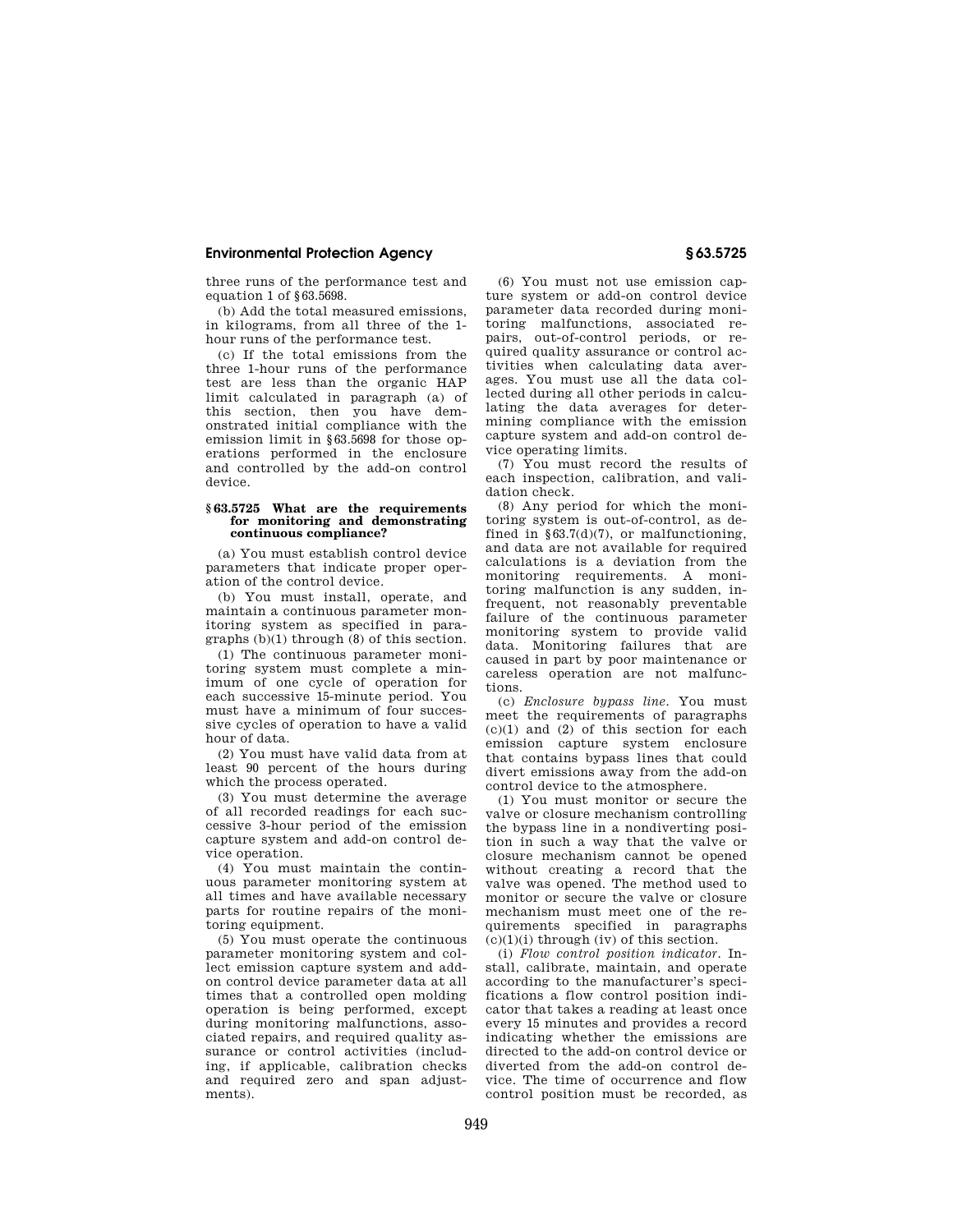well as every time the flow direction is changed. The flow control position indicator must be installed at the entrance to any bypass line that could divert the emissions away from the addon control device to the atmosphere.

(ii) *Car-seal or lock-and-key valve closures.* Secure any bypass line valve in the closed position with a car-seal or a lock-and-key type configuration. You must visually inspect the seal or closure mechanism at least once every month to ensure that the valve is maintained in the closed position, and the emissions are not diverted away from the add-on control device to the atmosphere.

(iii) *Valve closure continuous monitoring.* Ensure that any bypass line valve is in the closed (non-diverting) position through monitoring of valve position at least once every 15 minutes. You must inspect the monitoring system at least once every month to verify that the monitor will indicate valve position.

(iv) *Automatic shutdown system.* Use an automatic shutdown system in which the open molding operation is stopped when flow is diverted by the bypass line away from the add-on control device to the atmosphere when the open molding operation is running. You must inspect the automatic shutdown system at least once every month to verify that it will detect diversions of flow and shut down the open molding operation.

(2) If any bypass line is opened, you must include a description of why the bypass line was opened and the length of time it remained open in the semiannual compliance reports required in §63.5764(d).

(d) *Thermal oxidizers.* If you are using a thermal oxidizer or incinerator as an add-on control device, you must comply with the requirements in paragraphs (d)(1) through (6) of this section.

(1) You must install a combustion temperature monitoring device in the firebox of the thermal oxidizer or incinerator, or in the duct immediately downstream of the firebox before any substantial heat exchange occurs. You must meet the requirements in paragraphs (b) and  $(d)(1)(i)$  through (vii) of this section for each temperature monitoring device.

**§ 63.5725 40 CFR Ch. I (7–1–15 Edition)** 

(i) Locate the temperature sensor in a position that provides a representative temperature.

(ii) Use a temperature sensor with a minimum tolerance of 2.2 °C or 0.75 percent of the temperature value, whichever is larger.

(iii) Shield the temperature sensor system from electromagnetic interference and chemical contaminants.

(iv) If a chart recorder is used, it must have a sensitivity in the minor division of at least 10 °C.

(v) Perform an electronic calibration at least semiannually according to the procedures in the manufacturer's owners manual. Following the electronic calibration, you must conduct a temperature sensor validation check in which a second or redundant temperature sensor placed nearby the process temperature sensor must yield a reading within 16.7 °C of the process temperature sensor's reading.

(vi) Conduct calibration and validation checks any time the sensor exceeds the manufacturer's specified maximum operating temperature range or install a new temperature sensor.

(vii) At least monthly, inspect all components for integrity and all electrical connections for continuity, oxidation, and galvanic corrosion.

(2) Before or during the performance test, you must conduct a performance evaluation of the combustion temperature monitoring system according to §63.8(e). Section 63.8(e) specifies the general requirements for continuous monitoring systems and requirements for notifications, the site-specific performance evaluation plan, conduct of the performance evaluation, and reporting of performance evaluation results.

(3) During the performance test required by §63.5716, you must monitor and record the combustion temperature and determine the average combustion temperature for the three 1 hour test runs. This average temperature is the minimum operating limit for the thermal oxidizer.

(4) Following the performance test, you must continuously monitor the combustion temperature and record the average combustion temperature no less frequently than every 15 minutes.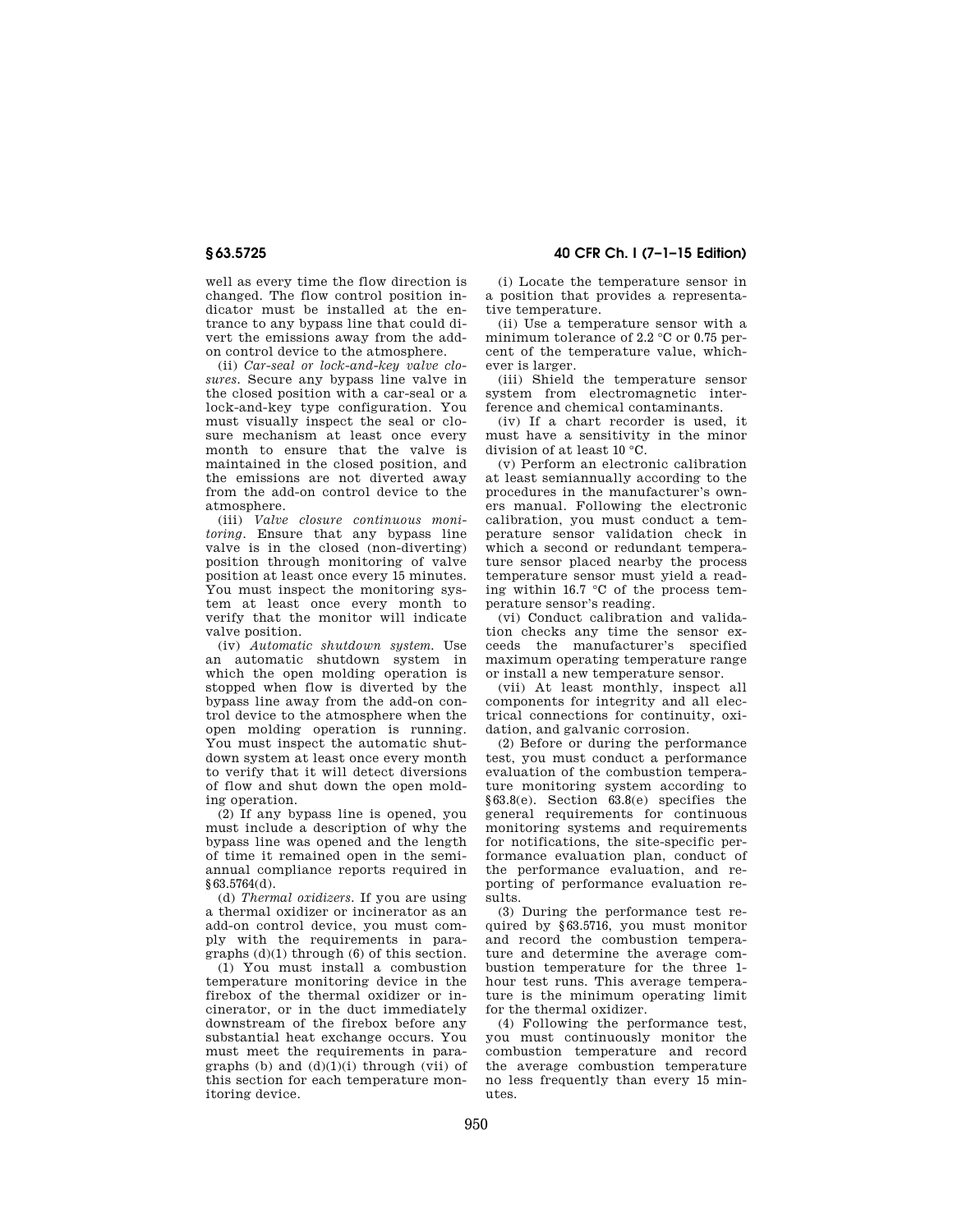(5) You must operate the incinerator or thermal oxidizer so that the average combustion temperature in any 3-hour period does not fall below the average combustion temperature recorded during the performance test.

(6) If the average combustion temperature in any 3-hour period falls below the average combustion temperature recorded during the performance test, or if you fail to collect the minimum data specified in paragraph  $(d)(4)$  of this section, it is a deviation for the operating limit in §63.5715.

(e) *Other control devices.* If you are using a control device other a thermal oxidizer, then you must comply with alternative monitoring requirements and operating limits approved by the Administrator under §63.8(f).

(f) *Emission capture system.* For each enclosure in the emission capture system, you must comply with the requirements in paragraphs (f)(1) through (5) of this section.

(1) You must install a device to measure and record either the flow rate or the static pressure in the duct from each enclosure to the add-on control device.

(2) You must install a device to measure and record the pressure drop across at least one opening in each enclosure.

(3) Each flow measurement device must meet the requirements in paragraphs (b) and (f)(3)(i) through (iv) of this section.

(i) Locate the flow sensor in a position that provides a representative flow measurement in the duct between each enclosure in the emission capture system and the add-on control device.

(ii) Reduce swirling flow or abnormal velocity distributions due to upstream and downstream disturbances.

(iii) Conduct a flow sensor calibration check at least semiannually.

(iv) At least monthly, inspect all components for integrity, all electrical connections for continuity, and all mechanical connections for leakage.

(4) For each pressure measurement device, you must comply with the requirements in paragraphs (a) and  $(f)(4)(i)$  through (vii) of this section.

(i) Locate each pressure drop sensor in or as close to a position that provides a representative measurement of the pressure drop across each enclosure opening you are monitoring.

(ii) Locate each duct static pressure sensor in a position that provides a representative measurement of the static pressure in the duct between the enclosure and control device.

(iii) Minimize or eliminate pulsating pressure, vibration, and internal and external corrosion.

(iv) Check the pressure tap for plugging daily.

(v) Use an inclined manometer with a measurement sensitivity of 0.0004 millimeters mercury (mmHg) to check gauge calibration quarterly and transducer calibration monthly.

(vi) Conduct calibration checks any time the sensor exceeds the manufacturer's specified maximum operating pressure range or install a new pressure sensor.

(vii) At least monthly, inspect all components for integrity, all electrical connections for continuity, and all mechanical connections for leakage.

(5) For each capture device that is not part of a permanent total enclosure as defined in Method 204 in appendix M to 40 CFR part 51, you must establish an operating limit for either the gas volumetric flow rate or duct static pressure, as specified in paragraphs  $(f)(5)(i)$  and  $(ii)$  of this section. You must also establish an operating limit for pressure drop across at least one opening in each enclosure according to paragraphs  $(f)(5)(iii)$  and  $(iv)$  of this section. The operating limits for a permanent total enclosure are specified in Table 4 to this subpart.

(i) During the emission test required by §63.5716 and described in §63.5719, you must monitor and record either the gas volumetric flow rate or the duct static pressure for each separate enclosure in your emission capture system at least once every 15 minutes during each of the three test runs at a point in the duct between the enclosure and the add-on control device inlet.

(ii) Following the emission test, calculate and record the average gas volumetric flow rate or duct static pressure for the three test runs for each enclosure. This average gas volumetric flow rate or duct static pressure is the minimum operating limit for that specific enclosure.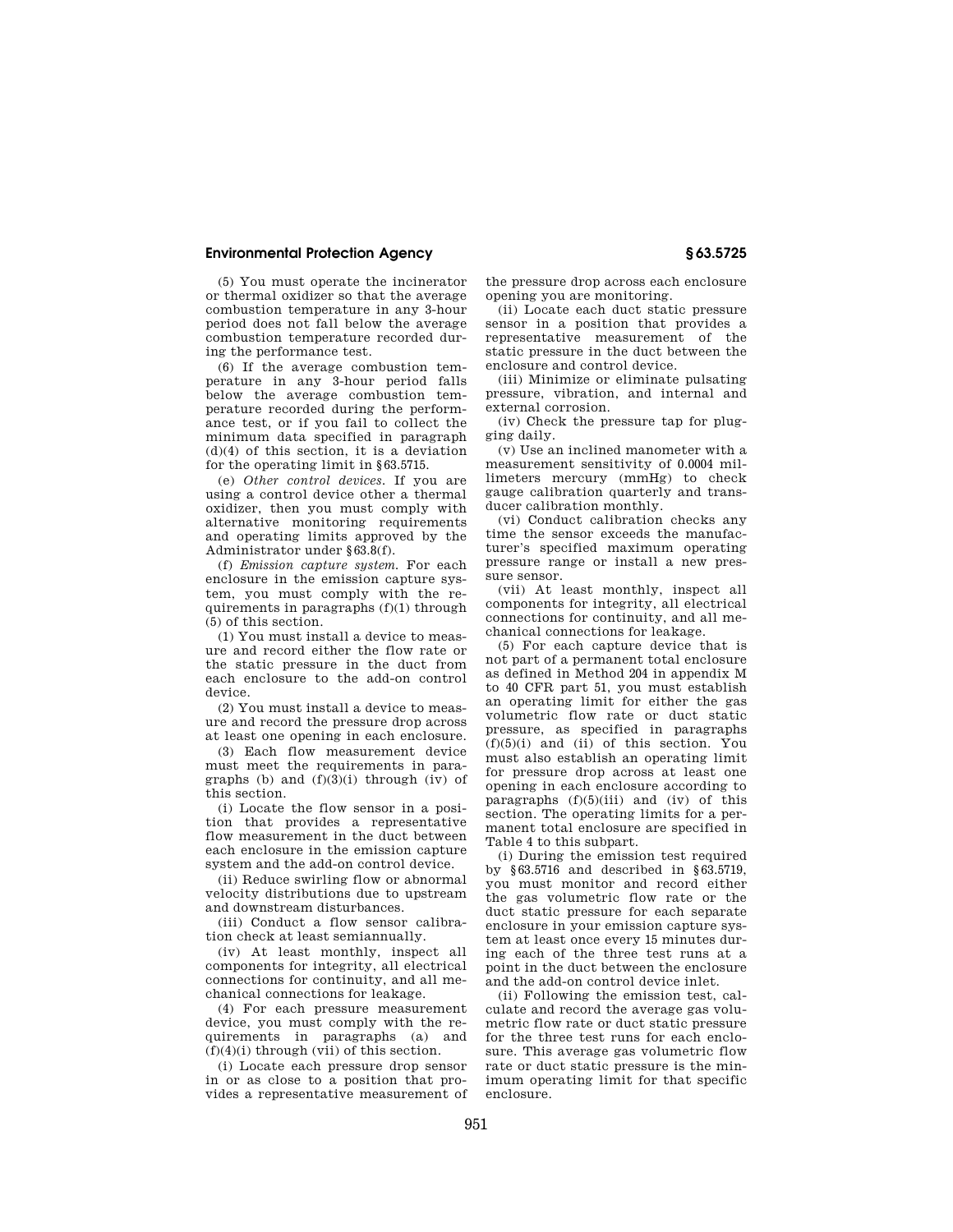(iii) During the emission test required by §63.5716 and described in §63.5719, you must monitor and record the pressure drop across the opening of each enclosure in your emission capture system at least once every 15 minutes during each of the three test runs.

(iv) Following the emission test, calculate and record the average pressure drop for the three test runs for each enclosure. This average pressure drop is the minimum operating limit for that specific enclosure.

#### STANDARDS FOR CLOSED MOLDING RESIN OPERATIONS

### **§ 63.5728 What standards must I meet for closed molding resin operations?**

(a) If a resin application operation meets the definition of closed molding specified in §63.5779, there is no requirement to reduce emissions from that operation.

(b) If the resin application operation does not meet the definition of closed molding, then you must comply with the limit for open molding resin operations specified in §63.5698.

(c) Open molding resin operations that precede a closed molding operation must comply with the limit for open molding resin and gel coat operations specified in §63.5698. Examples of these operations include gel coat or skin coat layers that are applied before lamination is performed by closed molding.

#### STANDARDS FOR RESIN AND GEL COAT MIXING OPERATIONS

### **§ 63.5731 What standards must I meet for resin and gel coat mixing operations?**

(a) All resin and gel coat mixing containers with a capacity equal to or greater than 208 liters, including those used for on-site mixing of putties and polyputties, must have a cover with no visible gaps in place at all times.

(b) The work practice standard in paragraph (a) of this section does not apply when material is being manually added to or removed from a container, or when mixing or pumping equipment is being placed in or removed from a container.

# **§ 63.5728 40 CFR Ch. I (7–1–15 Edition)**

(c) To demonstrate compliance with the work practice standard in paragraph (a) of this section, you must visually inspect all mixing containers subject to this standard at least once per month. The inspection should ensure that all containers have covers with no visible gaps between the cover and the container, or between the cover and equipment passing through the cover.

(d) You must keep records of which mixing containers are subject to this standard and the results of the inspections, including a description of any repairs or corrective actions taken.

STANDARDS FOR RESIN AND GEL COAT APPLICATION EQUIPMENT CLEANING **OPERATIONS** 

#### **§ 63.5734 What standards must I meet for resin and gel coat application equipment cleaning operations?**

(a) For routine flushing of resin and gel coat application equipment (e.g., spray guns, flowcoaters, brushes, rollers, and squeegees), you must use a cleaning solvent that contains no more than 5 percent organic HAP by weight. For removing cured resin or gel coat from application equipment, no organic HAP content limit applies.

(b) You must store organic HAP-containing solvents used for removing cured resin or gel coat in containers with covers. The covers must have no visible gaps and must be in place at all times, except when equipment to be cleaned is placed in or removed from the container. On containers with a capacity greater than 7.6 liters, the distance from the top of the container to the solvent surface must be no less than 0.75 times the diameter of the container. Containers that store organic HAP-containing solvents used for removing cured resin or gel coat are exempt from the requirements of 40 CFR part 63, subpart T. Cured resin or gel coat means resin or gel coat that has changed from a liquid to a solid.

#### **§ 63.5737 How do I demonstrate compliance with the resin and gel coat equipment** cleaning **standards?**

(a) Determine and record the organic HAP content of the cleaning solvents subject to the standards specified in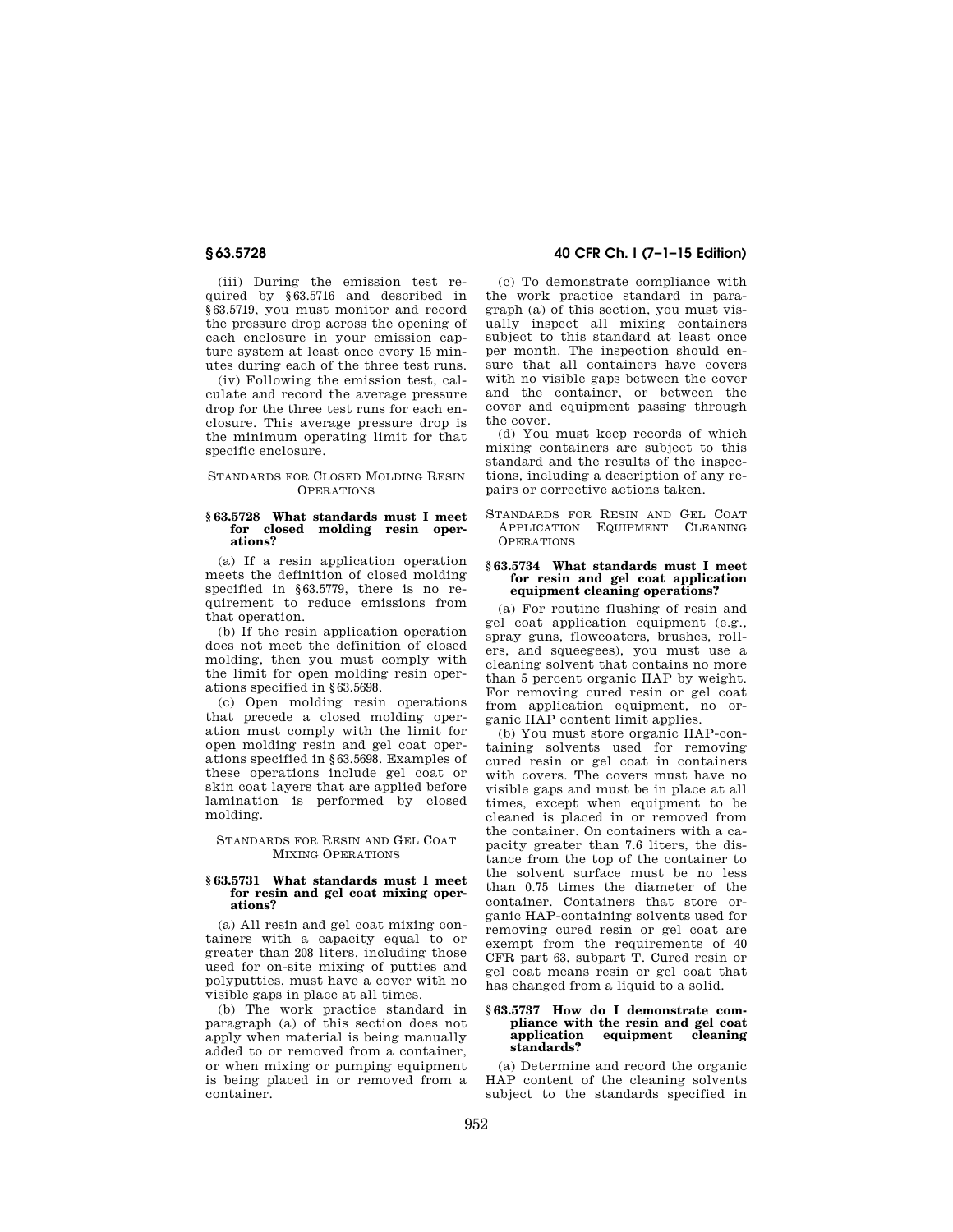§63.5734 using the methods specified in §63.5758.

(b) If you recycle cleaning solvents on site, you may use documentation from the solvent manufacturer or supplier or a measurement of the organic HAP content of the cleaning solvent as originally obtained from the solvent supplier for demonstrating compliance, subject to the conditions in §63.5758 for demonstrating compliance with organic HAP content limits.

(c) At least once per month, you must visually inspect any containers holding organic HAP-containing solvents used for removing cured resin and gel coat to ensure that the containers have covers with no visible gaps. Keep records of the monthly inspections and any repairs made to the covers.

### STANDARDS FOR CARPET AND FABRIC ADHESIVE OPERATIONS

#### **§ 63.5740 What emission limit must I meet for carpet and fabric adhesive operations?**

(a) You must use carpet and fabric adhesives that contain no more than 5 percent organic HAP by weight.

(b) To demonstrate compliance with the emission limit in paragraph (a) of this section, you must determine and record the organic HAP content of the carpet and fabric adhesives using the methods in §63.5758.

STANDARDS FOR ALUMINUM REC-REATIONAL BOAT SURFACE COATING OPERATIONS

#### **§ 63.5743 What standards must I meet for aluminum recreational boat surface coating operations?**

(a) For aluminum wipedown solvent operations and aluminum surface coating operations, you must comply with either the separate emission limits in paragraphs  $(a)(1)$  and  $(2)$  of this section, or the combined emission limit in paragraph (a)(3) of this section. Compliance with these limitations is based on a 12-month rolling average that is calculated at the end of every month.

(1) You must limit emissions from aluminum wipedown solvents to no more than 0.33 kilograms of organic HAP per liter of total coating solids applied from aluminum primers, clear coats, and top coats combined. No limit applies when cleaning surfaces are receiving decals or adhesive graphics.

(2) You must limit emissions from aluminum recreational boat surface coatings (including thinners, activators, primers, topcoats, and clear coats) to no more than 1.22 kilograms of organic HAP per liter of total coating solids applied from aluminum primers, clear coats, and top coats combined.

(3) You must limit emissions from the combined aluminum surface coatings and aluminum wipedown solvents to no more than 1.55 kilograms of organic HAP per liter of total coating solids applied from aluminum primers. clear coats, and top coats combined.

(b) You must comply with the work practice standard in paragraph (b)(1),  $(2)$ ,  $(3)$ , or  $(4)$  of this section when cleaning aluminum coating spray guns with solvents containing more than 5 percent organic HAP by weight.

(1) Clean spray guns in an enclosed device. Keep the device closed except when you place spray guns in or remove them from the device.

(2) Disassemble the spray gun and manually clean the components in a vat. Keep the vat closed when you are not using it.

(3) Clean spray guns by placing solvent in the pressure pot and forcing the solvent through the gun. Do not use atomizing air during this procedure. Direct the used cleaning solvent from the spray gun into a container that you keep closed when you are not using it.

(4) An alternative gun cleaning process or technology approved by the Administrator according to the procedures in  $§63.6(g)$ .

#### **§ 63.5746 How do I demonstrate compliance with the emission limits for aluminum wipedown solvents and aluminum coatings?**

To demonstrate compliance with the emission limits for aluminum wipedown solvents and aluminum coatings specified in §63.5743(a), you must meet the requirements of paragraphs (a) through (f) of this section.

(a) Determine and record the organic HAP content (kilograms of organic HAP per kilogram of material, or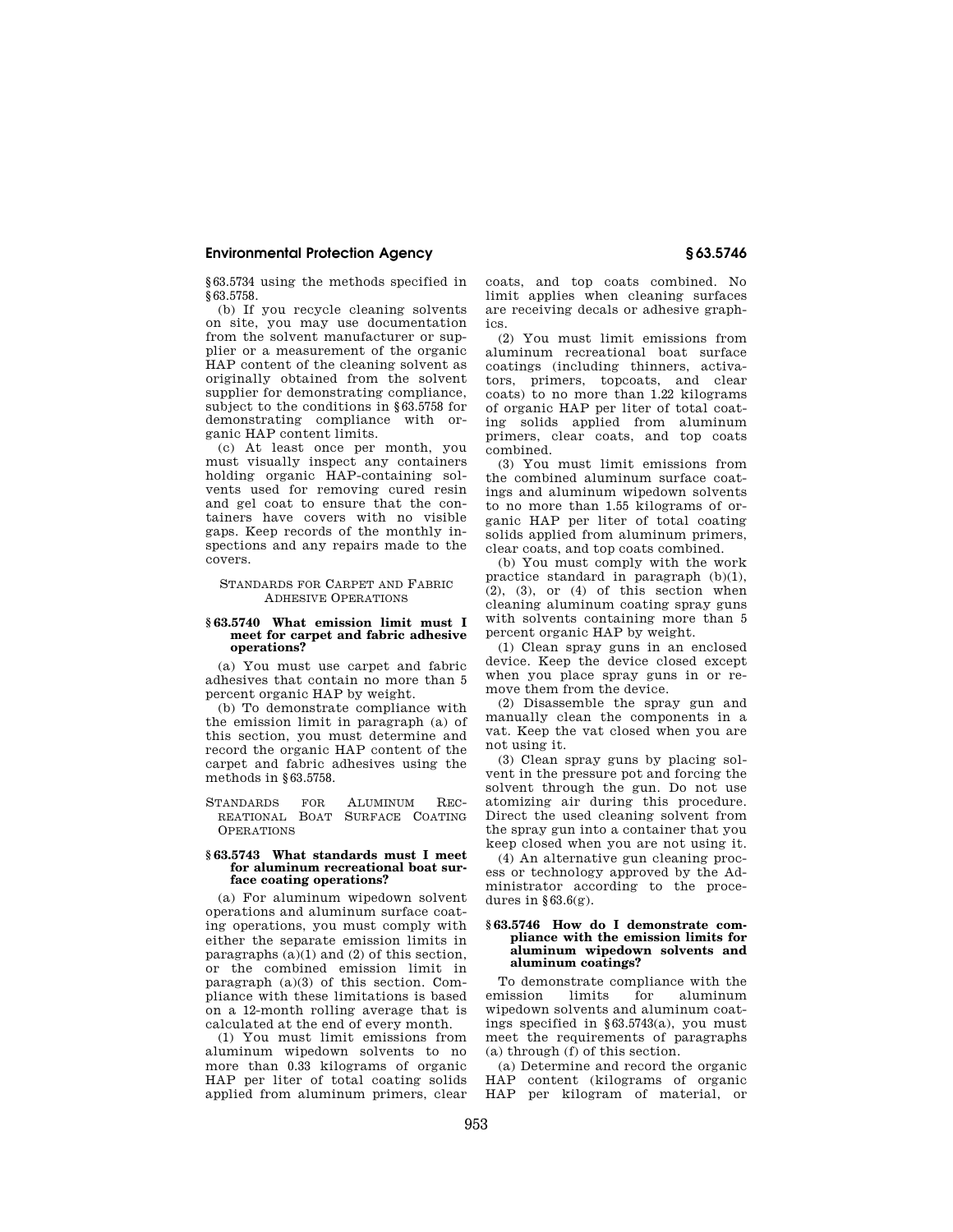weight fraction) of each aluminum wipedown solvent and aluminum coating (including primers, topcoats, clear coats, thinners, and activators). Use the methods in §63.5758 to determine organic HAP content.

(b) Use the methods in §63.5758(b) to determine the solids content (liters of solids per liter of coating, or volume fraction) of each aluminum surface coating, including primers, topcoats, and clear coats. Keep records of the solids content.

(c) Use the methods in §63.5758(c) to determine the density of each aluminum surface coating and wipedown solvent.

(d) Compliance is based on a 12 month rolling average calculated at the end of every month. The first 12 month rolling-average period begins on the compliance date specified in §63.5695.

(e) At the end of the twelfth month after your compliance date and at the end of every subsequent month, use the procedures in §63.5749 to calculate the organic HAP from aluminum wipedown solvents per liter of coating solids, and use the procedures in §63.5752 to calculate the kilograms of organic HAP from aluminum coatings per liter of coating solids.

(f) Keep records of the calculations used to determine compliance.

(g) *Approval of alternative means of demonstrating compliance.* You may apply to the Administrator for permission to use an alternative means (such as an add-on control system) of limiting emissions from aluminum wipedown solvent and coating operations and demonstrating compliance with the emission limits in  $§ 63.5743(a)$ .

(1) The application must include the information listed in paragraphs  $(g)(1)(i)$  through (iii) of this section.

(i) An engineering evaluation that compares the emissions using the alternative means to the emissions that would result from using the strategy specified in paragraphs (a) through (e) of this section. The engineering evaluation may include the results from an emission test that accurately measures the capture efficiency and control device efficiency achieved by the control system and the composition of the as-

# **§ 63.5749 40 CFR Ch. I (7–1–15 Edition)**

sociated coatings so that the emissions comparison can be made.

(ii) A proposed monitoring protocol that includes operating parameter values to be monitored for compliance and an explanation of how the operating parameter values will be established through a performance test.

(iii) Details of appropriate recordkeeping and reporting procedures.

(2) The Administrator will approve the alternative means of limiting emissions if the Administrator determines that HAP emissions will be no greater than if the source uses the procedures described in paragraphs (a) through (e) of this section to demonstrate compliance.

(3) The Administrator's approval may specify operation, maintenance, and monitoring requirements to ensure that emissions from the regulated operations are no greater than those that would otherwise result from regulated operations in compliance with this subpart.

#### **§ 63.5749 How do I calculate the organic HAP content of aluminum wipedown solvents?**

(a) Use equation 1 of this section to calculate the weighted-average organic HAP content of aluminum wipedown solvents used in the past 12 months.

$$
HAP_{WD} = \frac{\sum_{j=1}^{n} (Vol_j)(D_j)(W_j)}{\sum_{i=1}^{m} (Vol_i)(Solids_i)}
$$
 (Eq. 1)

Where:

- $HAP_{WD}$  = weighted-average organic  $HAP$  content of aluminum wipedown solvents, kilograms of HAP per liter of total coating solids from aluminum primers, top coats, and clear coats.
- n = number of different wipedown solvents used in the past 12 months.
- $Vol_i$  = volume of aluminum wipedown solvent j used in the past 12 months, liters.
- $D_j$  = density of aluminum wipedown solvent j, kilograms per liter.
- $W_i$  = mass fraction of organic HAP in aluminum wipedown solvent j.
- m = number of different aluminum surface coatings (primers, top coats, and clear coats) used in the past 12 months.
- $Vol_i$  = volume of aluminum primer, top coat, or clear coat i used in the past 12 months, liters.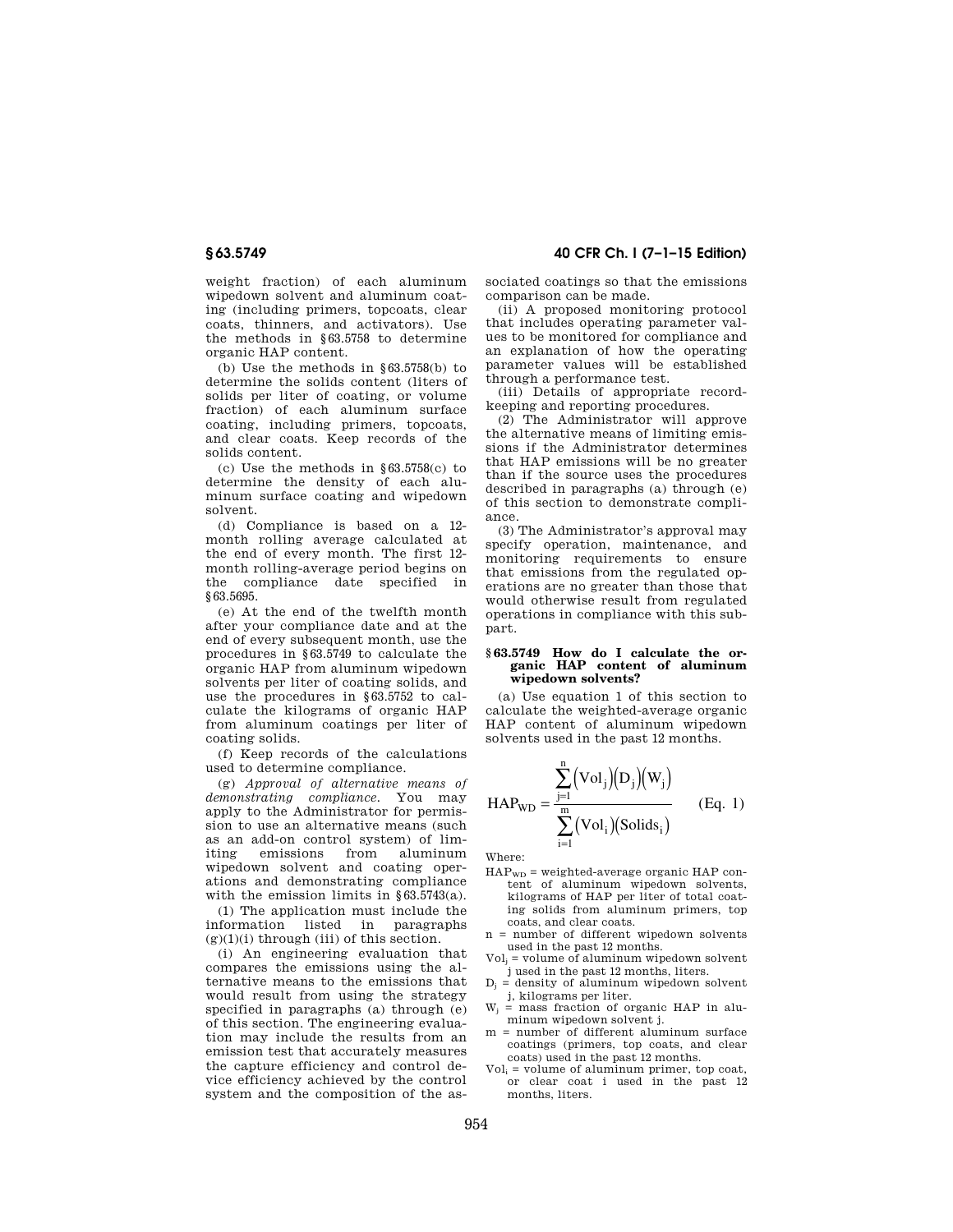$Solids_i = solids$  content aluminum primer. top coat, or clear coat i, liter solids per liter of coating.

(b) Compliance is based on a 12 month rolling average. If the weightedaverage organic HAP content does not exceed 0.33 kilograms of organic HAP per liter of total coating solids, then you are in compliance with the emission limit specified in  $§ 63.5743(a)(1)$ .

#### **§ 63.5752 How do I calculate the organic HAP content of aluminum recreational boat surface coatings?**

(a) Use equation 1 of this section to calculate the weighted-average HAP content for all aluminum surface coatings used in the past 12 months.

$$
HAP_{SC} = \frac{\sum_{i=1}^{m} (Vol_i)(D_i)(W_i) + \sum_{k=1}^{D} (Vol_k)(D_k)(W_k)}{\sum_{i=1}^{m} (Vol_i)(Solids_i)}
$$
(Eq. 1)

Where:

- $HAP_{SC}$  = weighted-average organic  $HAP$  content for all aluminum coating materials, kilograms of organic HAP per liter of coating solids.
- m = number of different aluminum primers, top coats, and clear coats used in the past 12 months.
- $Vol<sub>i</sub>$  = volume of aluminum primer, top coat, or clear coat i used in the past 12 months, liters.
- $D_i$  = density of coating i, kilograms per liter.
- $W_i$  = mass fraction of organic HAP in coating i, kilograms of organic HAP per kilogram of coating.
- p = number of different thinners, activators, and other coating additives used in the past 12 months.
- $Vol_k =$  total volume of thinner, activator, or additive k used in the past 12 months, liters.
- $D_k$  = density of thinner, activator, or additive k, kilograms per liter.
- $W_k$  = mass fraction of organic HAP in thinner, activator, or additive k, kilograms

of organic HAP per kilogram of thinner or activator.

 $Solids<sub>i</sub> = solids content of aluminum primer,$ top coat, or clear coat i, liter solids per liter of coating.

(b) Compliance is based on a 12 month rolling average. If the weightedaverage organic HAP content does not exceed 1.22 kilograms of organic HAP per liter of coating solids, then you are in compliance with the emission limit specified in §63.5743(a)(2).

#### **§ 63.5753 How do I calculate the combined organic HAP content of aluminum wipedown solvents and aluminum recreational boat surface coatings?**

(a) Use equation 1 of this section to calculate the combined weighted-average organic HAP content of aluminum wipedown solvents and aluminum recreational boat surface coatings.

 $HAP_{Combined} = HAP_{WD} + HAP_{SC}$  (Eq. 1)

Where:

- $HAP_{WD}$  = the weighted-average organic  $HAP$ content of aluminum wipedown solvents used in the past 12 months, calculated using equation 1 of §63.5749.
- $HAP<sub>SC</sub>$  = the weighted average organic HAP content of aluminum recreational boat surface coatings used in the past 12 months, calculated using equation 1 of §63.5752.

(b) Compliance is based on a 12 month rolling average. If the combined organic HAP content does not exceed 1.55 kilograms of organic HAP per liter of total coating solids, then you are in compliance with the emission limit specified in §63.5743(a)(3).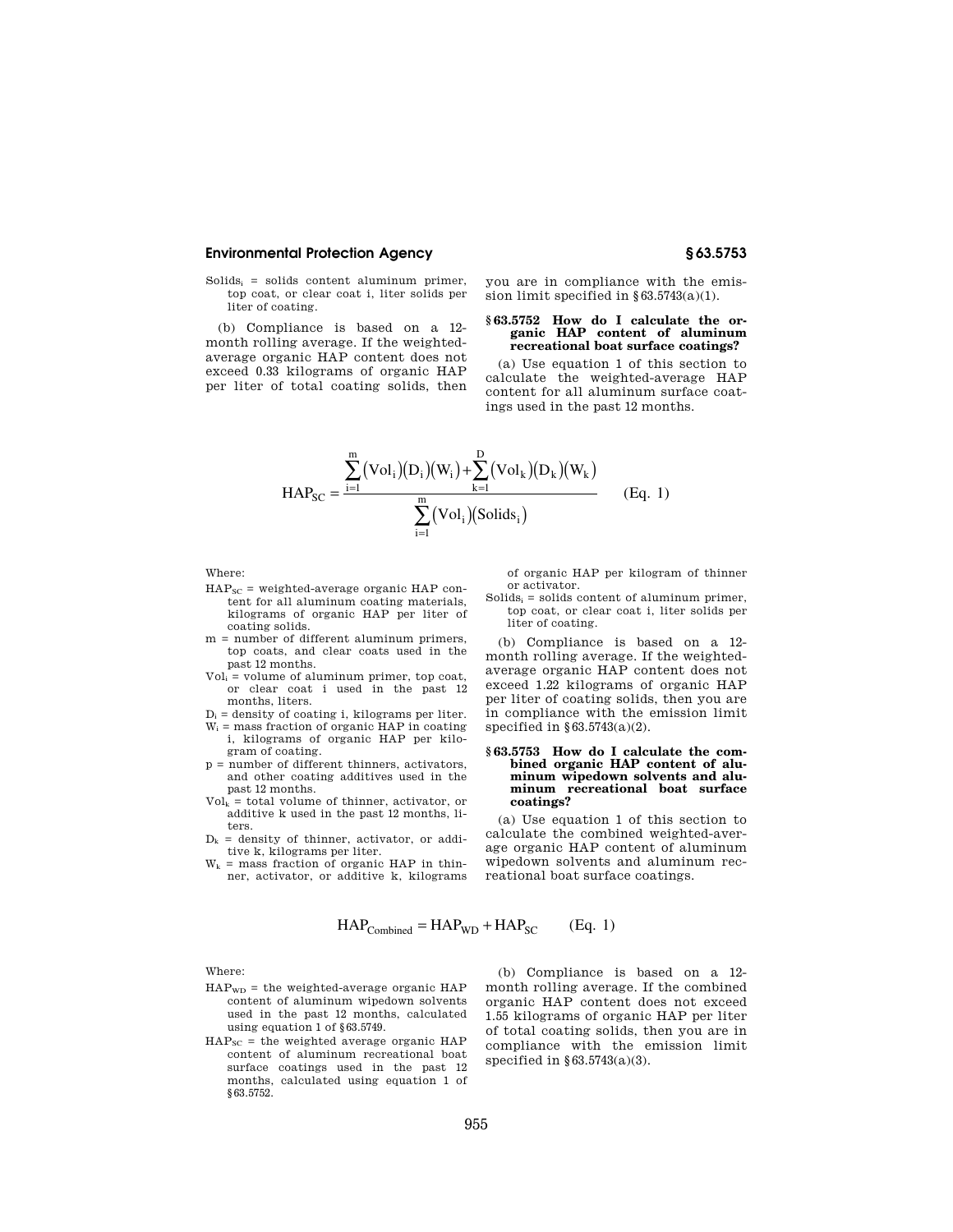#### **§ 63.5755 How do I demonstrate compliance with the aluminum recreational boat surface coating spray gun cleaning work practice standards?**

You must demonstrate compliance with the aluminum coating spray gun cleaning work practice standards by meeting the requirements of paragraph (a) or (b) of this section.

(a) Demonstrate that solvents used to clean the aluminum coating spray guns contain no more than 5 percent organic HAP by weight by determining organic HAP content with the methods in §63.5758. Keep records of the organic HAP content determination.

(b) For solvents containing more than 5 percent organic HAP by weight, comply with the requirements in paragraph  $(b)(1)$  or  $(b)(2)$ , and paragraph (b)(3) of this section.

(1) If you are using an enclosed spray gun cleaner, visually inspect it at least once per month to ensure that covers are in place and the covers have no visible gaps when the cleaner is not in use, and that there are no leaks from hoses or fittings.

(2) If you are manually cleaning the gun or spraying solvent into a container that can be closed, visually inspect all solvent containers at least once per month to ensure that the containers have covers and the covers fit with no visible gaps.

(3) Keep records of the monthly inspections and any repairs that are made to the enclosed gun cleaners or the covers.

## METHODS FOR DETERMINING HAZARDOUS AIR POLLUTANT CONTENT

#### **§ 63.5758 How do I determine the organic HAP content of materials?**

(a) *Determine the organic HAP content for each material used.* To determine the organic HAP content for each material used in your open molding resin and gel coat operations, carpet and fabric adhesive operations, or aluminum recreational boat surface coating operations, you must use one of the options in paragraphs  $(a)(1)$  through  $(6)$  of this section.

(1) *Method 311 (appendix A to 40 CFR part 63).* You may use Method 311 for determining the mass fraction of or-

**§ 63.5755 40 CFR Ch. I (7–1–15 Edition)** 

ganic HAP. Use the procedures specified in paragraphs  $(a)(1)(i)$  and  $(ii)$  of this section when determining organic HAP content by Method 311.

(i) Include in the organic HAP total each organic HAP that is measured to be present at 0.1 percent by mass or more for Occupational Safety and Health Administration (OSHA)-defined carcinogens as specified in 29 CFR  $1910.1200(d)(4)$  and at 1.0 percent by mass or more for other compounds. For example, if toluene (not an OSHA carcinogen) is measured to be 0.5 percent of the material by mass, you do not need to include it in the organic HAP total. Express the mass fraction of each organic HAP you measure as a value truncated to four places after the decimal point (for example, 0.1234).

(ii) Calculate the total organic HAP content in the test material by adding up the individual organic HAP contents and truncating the result to three places after the decimal point (for example, 0.123).

(2) *Method 24 (appendix A to 40 CFR part 60).* You may use Method 24 to determine the mass fraction of non-aqueous volatile matter of aluminum coatings and use that value as a substitute for mass fraction of organic HAP.

(3) *ASTM D1259–85 (Standard Test Method for Nonvolatile Content of Resins).* You may use ASTM D1259–85 (available for purchase from ASTM) to measure the mass fraction of volatile matter of resins and gel coats for open molding operations and use that value as a substitute for mass fraction of organic HAP.

(4) *Alternative method.* You may use an alternative test method for determining mass fraction of organic HAP if you obtain prior approval by the Administrator. You must follow the procedure in §63.7(f) to submit an alternative test method for approval.

(5) *Information from the supplier or manufacturer of the material.* You may rely on information other than that generated by the test methods specified in paragraphs  $(a)(1)$  through  $(4)$  of this section, such as manufacturer's formulation data, according to paragraphs  $(a)(5)(i)$  through (iii) of this section.

(i) Include in the organic HAP total each organic HAP that is present at 0.1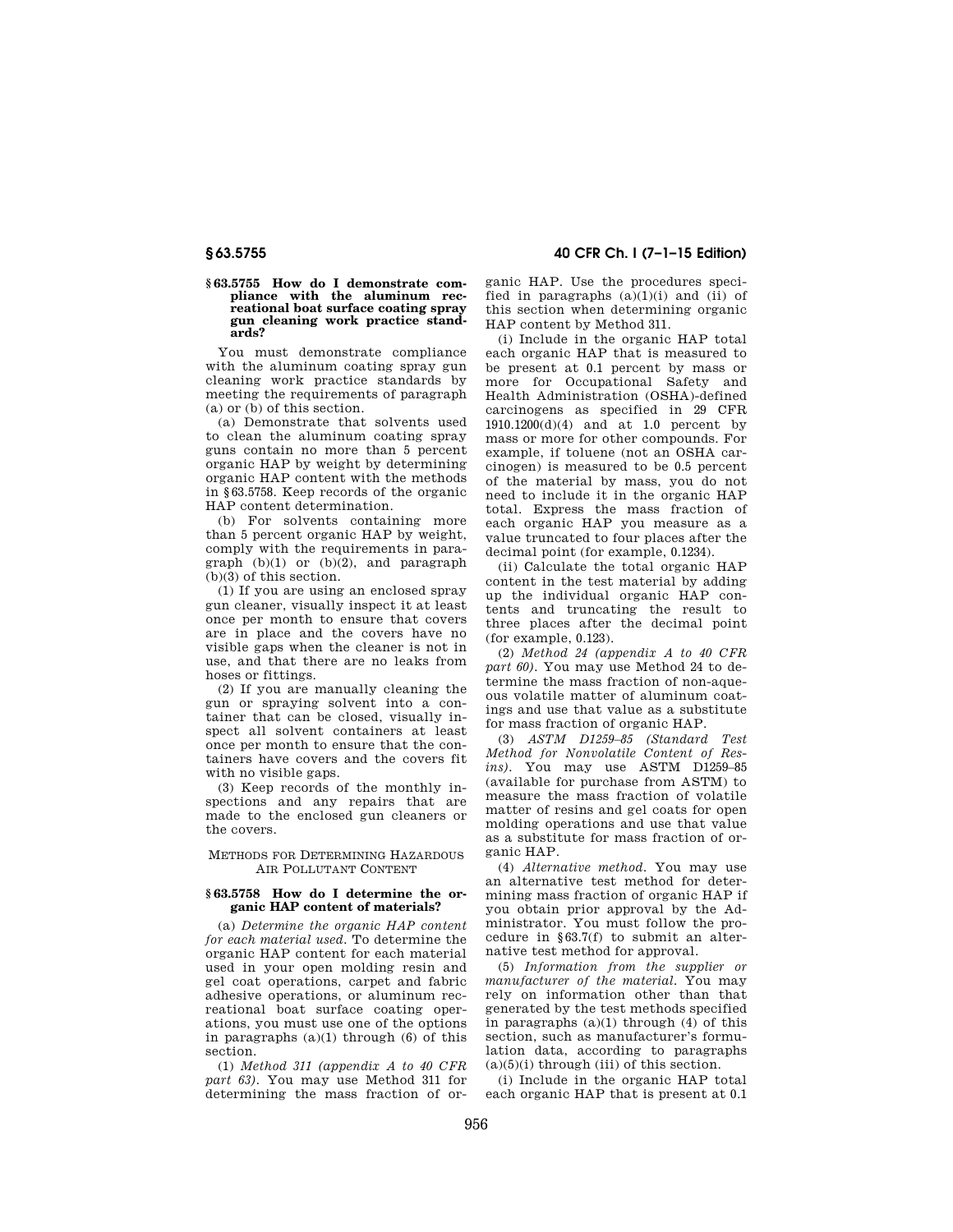percent by mass or more for OSHA-defined carcinogens as specified in 29 CFR  $1910.1200(d)(4)$  and at 1.0 percent by mass or more for other compounds. For example, if toluene (not an OSHA carcinogen) is 0.5 percent of the material by mass, you do not have to include it in the organic HAP total.

(ii) If the organic HAP content is provided by the material supplier or manufacturer as a range, then you must use the upper limit of the range for determining compliance. If a separate measurement of the total organic HAP content using the methods specified in paragraphs  $(a)(1)$  through  $(4)$  of this section exceeds the upper limit of the range of the total organic HAP content provided by the material supplier or manufacturer, then you must use the measured organic HAP content to determine compliance.

(iii) If the organic HAP content is provided as a single value, you may assume the value is a manufacturing target value and actual organic HAP content may vary from the target value. If a separate measurement of the total organic HAP content using the methods specified in paragraphs (a)(1) through (4) of this section is less than 2 percentage points higher than the value for total organic HAP content provided by the material supplier or manufacturer, then you may use the provided value to demonstrate compliance. If the measured total organic HAP content exceeds the provided value by 2 percentage points or more, then you must use the measured organic HAP content to determine compliance.

(6) *Solvent blends.* Solvent blends may be listed as single components for some regulated materials in certifications provided by manufacturers or suppliers. Solvent blends may contain organic HAP which must be counted toward the total organic HAP content of the materials. When detailed organic HAP content data for solvent blends are not available, you may use the values for organic HAP content that are listed in Table 5 or 6 to this subpart. You may use Table 6 to this subpart only if the solvent blends in the materials you use do not match any of the solvent blends in Table 5 to this subpart and you know only whether the

blend is either aliphatic or aromatic. However, if test results indicate higher values than those listed in Table 5 or 6 to this subpart, then the test results must be used for determining compliance.

(b) *Determine the volume fraction solids in aluminum recreational boat surface coatings.* To determine the volume fraction of coating solids (liters of coating solids per liter of coating) for each aluminum recreational boat surface coating, you must use one of the methods specified in paragraphs (b)(1) through (3) of this section. If the results obtained with paragraphs  $(b)(2)$  or  $(3)$  of this section do not to agree with those obtained according to paragraph (b)(1) of this section, you must use the results obtained with paragraph (b)(1) of this section to determine compliance.

(1) *ASTM Method D2697–86(1998) or D6093–97.* You may use ASTM Method D2697–86(1998) or D6093–97 (available for purchase from ASTM) to determine the volume fraction of coating solids for each coating. Divide the nonvolatile volume percent obtained with the methods by 100 to calculate volume fraction of coating solids.

(2) *Information from the supplier or manufacturer of the material.* You may obtain the volume fraction of coating solids for each coating from the supplier or manufacturer.

(3) *Calculation of volume fraction of coating solids.* You may determine it using equation 1 of this section:

$$
Solids = 1 - \frac{m_{volatiles}}{D_{avg}}
$$
 (Eq. 1)

Where:

Solids=volume fraction of coating solids, li-

- mvolatiles=Total volatile matter content of the coating, including organic HAP, volatile organic compounds, water, and exempt compounds, determined according to Method 24 in appendix A of 40 CFR part 60, grams volatile matter per liter coating.
- $\mathbf{D}_\text{avg}$  = average density of volatile matter in the coating, grams volatile matter per liter volatile matter, determined from test results using ASTM Method D1475–90 (available for purchase from ASTM), information from the supplier or manufacturer of the material, or reference sources providing density or specific gravity data for pure materials. If there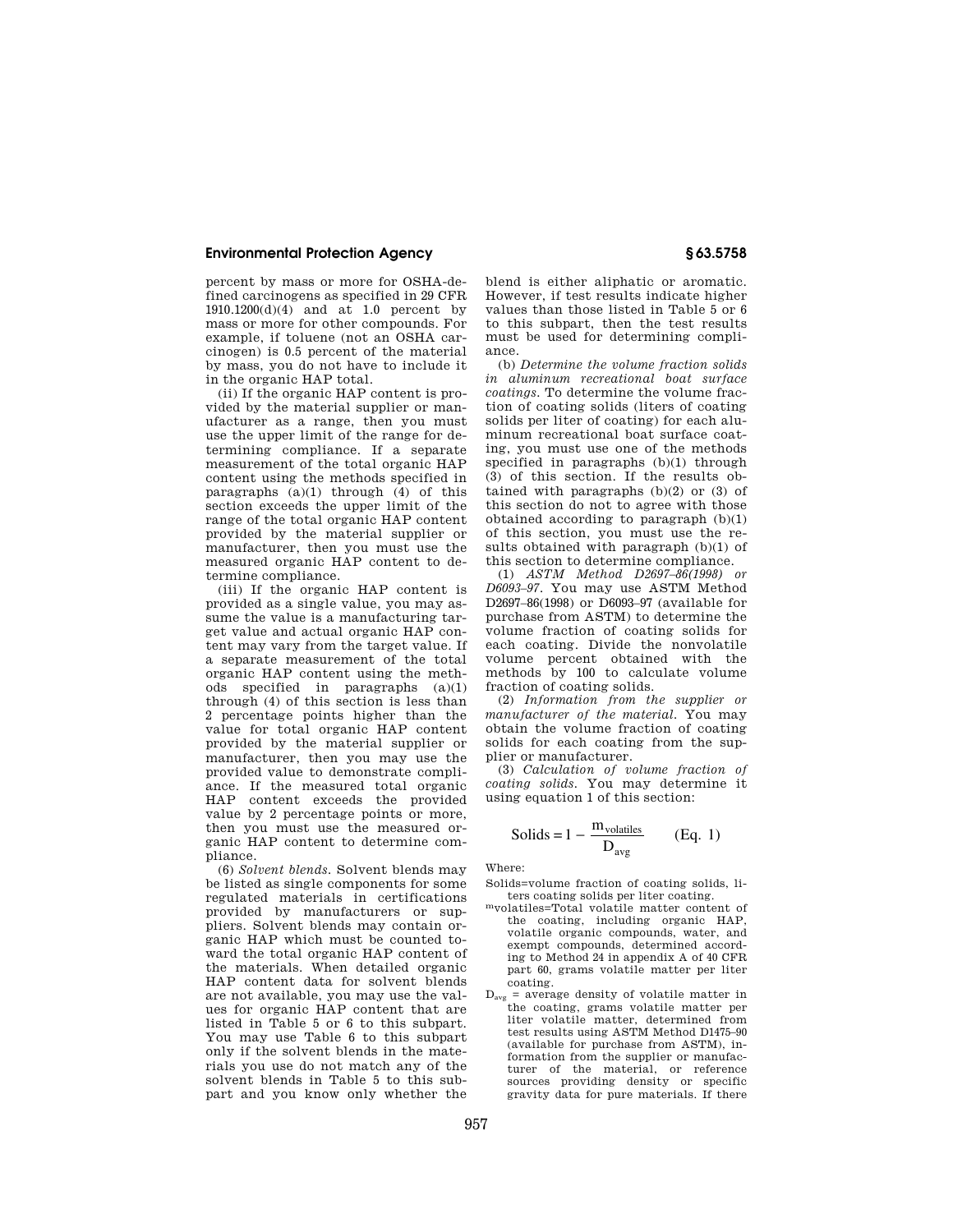is disagreement between ASTM Method D1475–90 test results and other information sources, the test results will take precedence.

(c) *Determine the density of each aluminum recreational boat wipedown solvent and surface coating.* Determine the density of all aluminum recreational boat wipedown solvents, surface coatings, thinners, and other additives from test results using ASTM Method D1475–90, information from the supplier or manufacturer of the material, or reference sources providing density or specific gravity data for pure materials. If there is disagreement between ASTM Method D1475–90 test results and other information sources, you must use the test results to demonstrate compliance.

NOTIFICATIONS, REPORTS, AND RECORDS

## **§ 63.5761 What notifications must I submit and when?**

(a) You must submit all of the notifications in Table 7 to this subpart that apply to you by the dates in the table. The notifications are described more fully in 40 CFR part 63, subpart A, General Provisions, referenced in Table 8 to this subpart.

(b) If you change any information submitted in any notification, you must submit the changes in writing to the Administrator within 15 calendar days after the change.

## **§ 63.5764 What reports must I submit and when?**

(a) You must submit the applicable reports specified in paragraphs (b) through (e) of this section. To the extent possible, you must organize each report according to the operations covered by this subpart and the compliance procedure followed for that operation.

(b) Unless the Administrator has approved a different schedule for submission of reports under §63.10(a), you must submit each report by the dates in paragraphs (b)(1) through (5) of this section.

(1) If your source is not controlled by an add-on control device (i.e., you are complying with organic HAP content limits, application equipment requirements, or MACT model point value

# **§ 63.5761 40 CFR Ch. I (7–1–15 Edition)**

averaging provisions), the first compliance report must cover the period beginning 12 months after the compliance date specified for your source in §63.5695 and ending on June 30 or December 31, whichever date is the first date following the end of the first 12 month period after the compliance date that is specified for your source in §63.5695. If your source is controlled by an add-on control device, the first compliance report must cover the period beginning on the compliance date specified for your source in §63.5695 and ending on June 30 or December 31, whichever date is the first date following the end of the first calendar half after the compliance date that is specified for your source in §63.5695.

(2) The first compliance report must be postmarked or delivered no later than 60 calendar days after the end of the compliance reporting period specified in paragraph (b)(1) of this section.

(3) Each subsequent compliance report must cover the applicable semiannual reporting period from January 1 through June 30 or from July 1 through December 31.

(4) Each subsequent compliance report must be postmarked or delivered no later than 60 calendar days after the end of the semiannual reporting period.

(5) For each affected source that is subject to permitting regulations pursuant to 40 CFR part 70 or 71, and if the permitting authority has established dates for submitting semiannual reports pursuant to 40 CFR pursuant to  $40$  CFR<br>iii)(A) or  $40$  CFR  $70.6(a)(3)(iii)(A)$  or  $71.6(a)(3)(iii)(A)$ , you may submit the first and subsequent compliance reports according to the dates the permitting authority has established instead of according to the dates in paragraphs (b)(1) through (4) of this section.

(c) The compliance report must include the information specified in paragraphs (c)(1) through (7) of this section. (1) Company name and address.

(2) A statement by a responsible official with that official's name, title, and signature, certifying the truth, accuracy, and completeness of the report.

(3) The date of the report and the beginning and ending dates of the reporting period.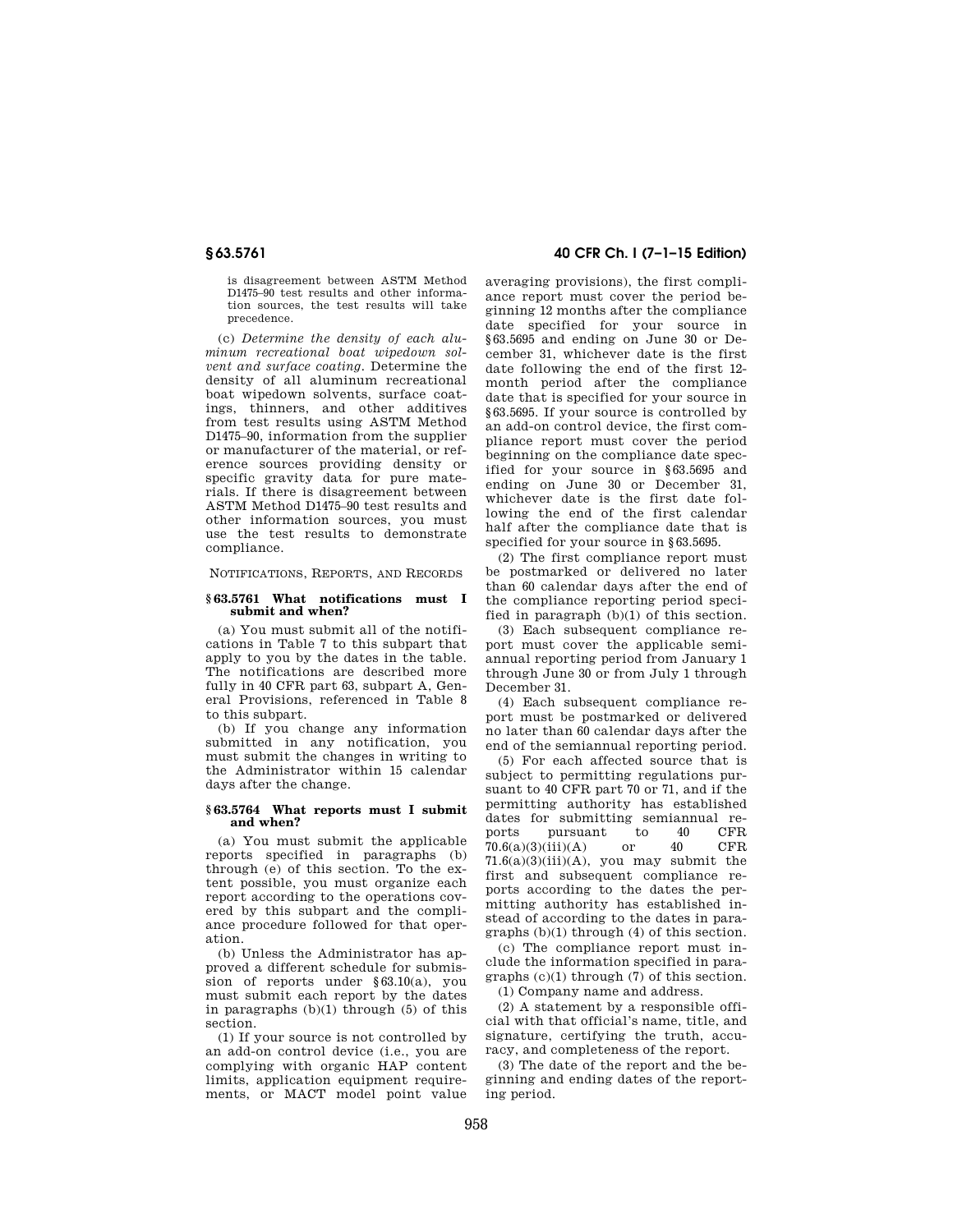(4) A description of any changes in the manufacturing process since the last compliance report.

(5) A statement or table showing, for each regulated operation, the applicable organic HAP content limit, application equipment requirement, or MACT model point value averaging provision with which you are complying. The statement or table must also show the actual weighted-average organic HAP content or weighted-average MACT model point value (if applicable) for each operation during each of the rolling 12-month averaging periods that end during the reporting period.

(6) If you were in compliance with the emission limits and work practice standards during the reporting period, you must include a statement to that effect.

(7) If you deviated from an emission limit or work practice standard during the reporting period, you must also include the information listed in paragraphs  $(c)(7)(i)$  through  $(iv)$  of this section in the semiannual compliance report.

(i) A description of the operation involved in the deviation.

(ii) The quantity, organic HAP content, and application method (if relevant) of the materials involved in the deviation.

(iii) A description of any corrective action you took to minimize the deviation and actions you have taken to prevent it from happening again.

(iv) A statement of whether or not your facility was in compliance for the 12-month averaging period that ended at the end of the reporting period.

(d) If your facility has an add-on control device, you must submit semiannual compliance reports and quarterly excess emission reports as specified in §63.10(e). The contents of the reports are specified in §63.10(e).

(e) If your facility has an add-on control device, you must complete a startup, shutdown, and malfunction plan as specified in §63.6(e), and you must submit the startup, shutdown, and malfunction reports specified in  $§63.10(e)(5).$ 

## **§ 63.5767 What records must I keep?**

You must keep the records specified in paragraphs  $(a)$  through  $(d)$  of this section in addition to records specified in individual sections of this subpart.

(a) You must keep a copy of each notification and report that you submitted to comply with this subpart.

(b) You must keep all documentation supporting any notification or report that you submitted.

(c) If your facility is not controlled by an add-on control device (i.e., you are complying with organic HAP content limits, application equipment requirements, or MACT model point value averaging provisions), you must keep the records specified in paragraphs (c)(1) through (3) of this section.

(1) The total amounts of open molding production resin, pigmented gel coat, clear gel coat, tooling resin, and tooling gel coat used per month and the weighted-average organic HAP contents for each operation, expressed as weight-percent. For open molding production resin and tooling resin, you must also record the amounts of each applied by atomized and nonatomized methods.

(2) The total amount of each aluminum coating used per month (including primers, top coats, clear coats, thinners, and activators) and the weighted-average organic HAP content as determined in §63.5752.

(3) The total amount of each aluminum wipedown solvent used per month and the weighted-average organic HAP content as determined in §63.5749.

(d) If your facility has an add-on control device, you must keep the records specified in §63.10(b) relative to control device startup, shut down, and malfunction events; control device performance tests; and continuous monitoring system performance evaluations.

## **§ 63.5770 In what form and for how long must I keep my records?**

(a) Your records must be readily available and in a form so they can be easily inspected and reviewed.

(b) You must keep each record for 5 years following the date that each record is generated.

(c) You must keep each record on site for at least 2 years after the date that each record is generated. You can keep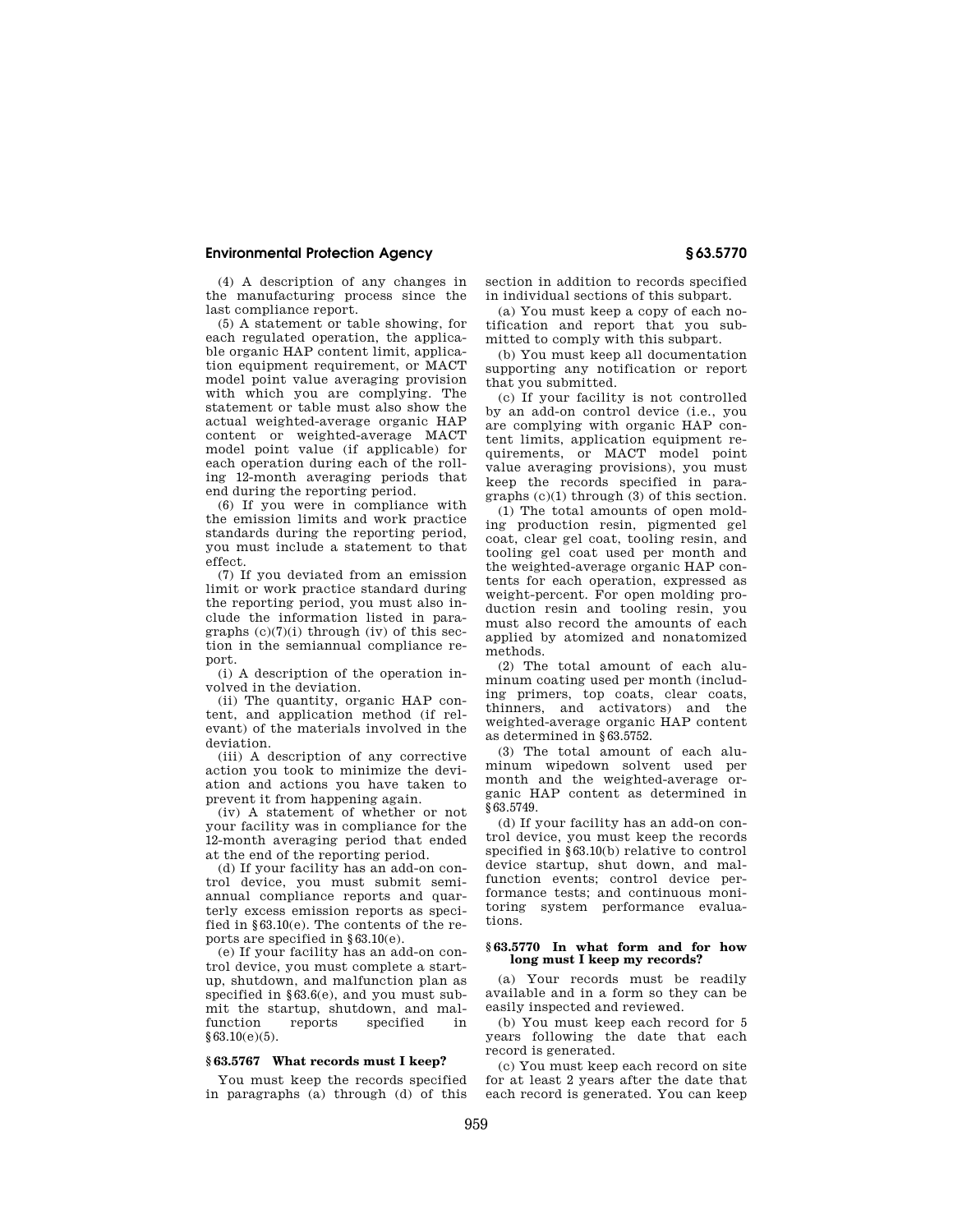the records offsite for the remaining 3 years.

(d) You can keep the records on paper or an alternative media, such as microfilm, computer, computer disks, magnetic tapes, or on microfiche.

OTHER INFORMATION YOU NEED TO KNOW

## **§ 63.5773 What parts of the General Provisions apply to me?**

You must comply with the requirements of the General Provisions in 40 CFR part 63, subpart A, as specified in Table 8 to this subpart.

## **§ 63.5776 Who implements and enforces this subpart?**

(a) If the Administrator has delegated authority to your State or local agency, the State or local agency has the authority to implement and enforce this subpart.

(b) In delegating implementation and enforcement authority of this subpart to a State or local agency under 40 CFR part 63, subpart E, the authorities that are retained by the Administrator of the U.S. EPA and are not transferred to the State or local agency are listed in paragraphs (b)(1) through (4) of this section.

(1) Under §63.6(g), the authority to approve alternatives to the standards listed in paragraphs (b)(1)(i) through (vii) of this section is not delegated.

(i) §63.5698—Emission limit for open molding resin and gel coat operations.

(ii) §63.5728—Standards for closed molding resin operations.

(iii)  $§63.5731(a)$ -Standards for resin and gel coat mixing operations.

(iv) §63.5734—Standards for resin and gel coat application equipment cleaning operations.

(v) §63.5740(a)—Emission limit for carpet and fabric adhesive operations.

(vi) §63.5743—Standards for aluminum recreational boat surface coating operations.

(vii) §63.5746(g)—Approval of alternative means of demonstrating compliance with the emission limits for aluminum recreational boat surface coating operations.

(2) Under  $\S 63.7(e)(2)(ii)$  and (f), the authority to approve alternatives to the test methods listed in paragraphs  $(b)(2)(i)$  through  $(iv)$  of this section is not delegated.

(i) §63.5719(b)—Method for determining whether an enclosure is a total enclosure.

(ii) §63.5719(c)—Methods for measuring emissions from a control device.

(iii)  $$63.5725(d)(1)$ —Performance specifications for thermal oxidizer combustion temperature monitors.

(iv) §63.5758—Method for determining hazardous air pollutant content of regulated materials.

(3) Under §63.8(f), the authority to approve major alternatives to the monitoring requirements listed in §63.5725 is not delegated. A ''major alternative'' is defined in §63.90.

(4) Under §63.10(f), the authority to approve major alternatives to the reporting and recordkeeping requirements listed in §§63.5764, 63.5767, and 63.5770 is not delegated. A ''major alternative'' is defined in §63.90.

#### **DEFINITIONS**

#### **§ 63.5779 What definitions apply to this subpart?**

Terms used in this subpart are defined in the Clean Air Act, in §63.2, and in this section as follows:

*Add-on control* means an air pollution control device, such as a thermal oxidizer, that reduces pollution in an air stream by destruction or removal before discharge to the atmosphere.

*Administrator* means the Administrator of the United States Environmental Protection Agency (U.S. EPA) or an authorized representative (for example, a State delegated the authority to carry out the provisions of this subpart).

*Aluminum recreational boat* means any marine or freshwater recreational boat that has a hull or deck constructed primarily of aluminum. A recreational boat is a vessel which by design and construction is intended by the manufacturer to be operated primarily for pleasure, or to be leased, rented or chartered to another for the latter's pleasure (rather than for commercial or military purposes); and whose major structural components are fabricated and assembled in an indoor, production-line manufacturing plant or similar land-side operation and not in a dry dock, graving dock, or marine railway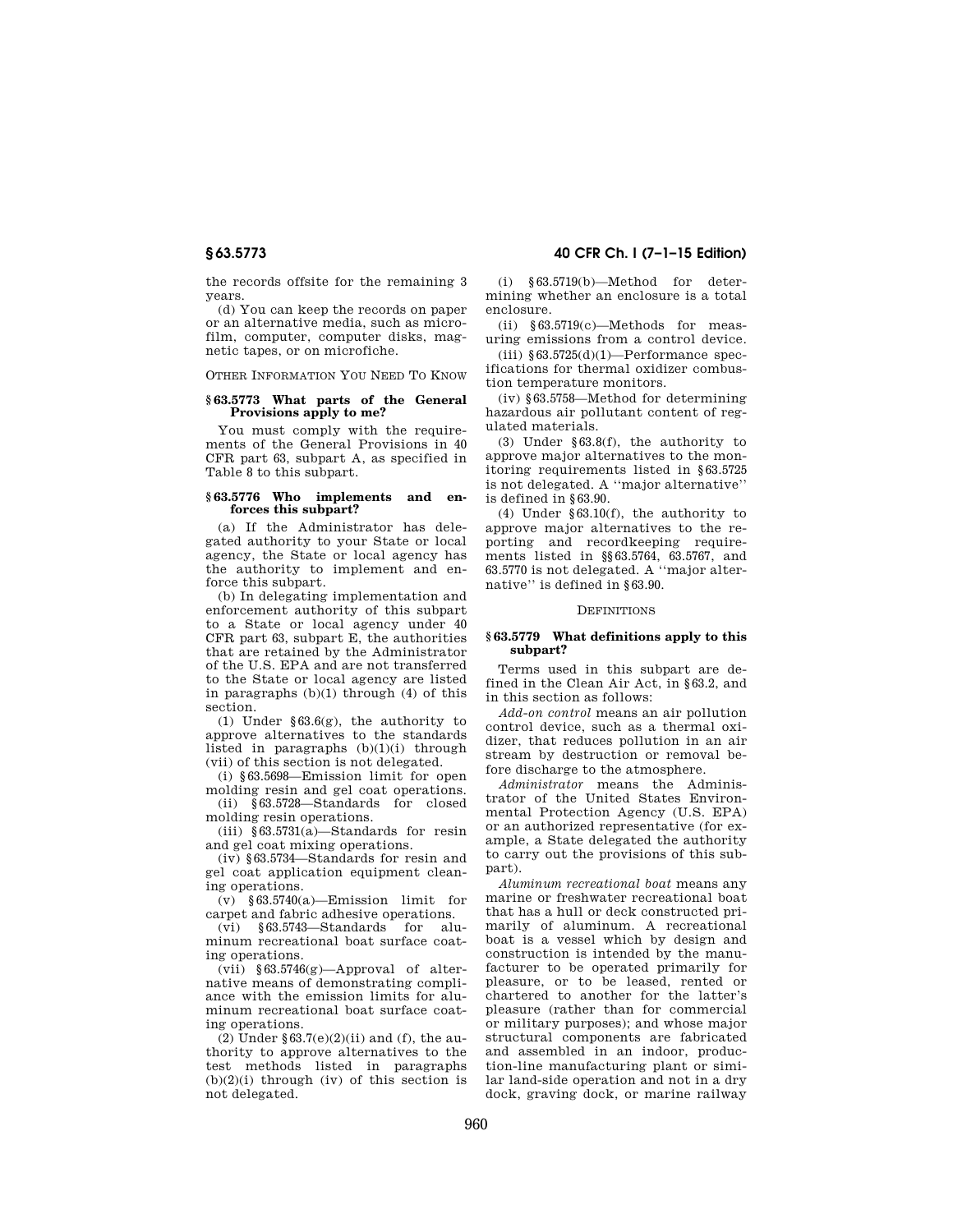on the navigable waters of the United States.

*Aluminum recreational boat surface coating operation* means the application of primers or top coats to aluminum recreational boats. It also includes the application of clear coats over top coats. Aluminum recreational boat surface coating operations do not include the application of wood coatings or antifoulant coatings to aluminum recreational boats.

*Aluminum coating spray gun cleaning*  means the process of flushing or removing paints or coatings from the interior or exterior of a spray gun used to apply aluminum primers, clear coats, or top coats to aluminum recreational boats.

*Aluminum wipedown solvents* means solvents used to remove oil, grease, welding smoke, or other contaminants from the aluminum surfaces of a boat before priming or painting. Aluminum wipedown solvents contain no coating solids; aluminum surface preparation materials that contain coating solids are considered coatings for the purpose of this subpart and are not wipedown solvents.

*Antifoulant coating* means any coating that is applied to the underwater portion of a boat specifically to prevent or reduce the attachment of biological organisms and that is registered with EPA as a pesticide under the Federal Insecticide, Fungicide, and Rodenticide Act (7 U.S.C. section 136, *et seq.*). For the purpose of this subpart, primers used with antifoulant coatings to prepare the surface to accept the antifoulant coating are considered antifoulant coatings.

*Assembly adhesive* means any chemical material used in the joining of one fiberglass, metal, foam, or wood parts to another to form a temporary or permanently bonded assembly. Assembly adhesives include, but are not limited to, methacrylate adhesives and putties made from polyester or vinylester resin mixed with inert fillers or fibers.

*Atomized resin application* means a resin application technology in which the resin leaves the application equipment and breaks into droplets or an aerosol as it travels from the application equipment to the surface of the part. Atomized resin application includes, but is not limited to, resin spray guns and resin chopper spray guns.

*Boat* means any type of vessel, other than a seaplane, that can be used for transportation on the water.

*Boat manufacturing facility* means a facility that manufactures the hulls or decks of boats from fiberglass or aluminum or assembles boats from premanufactured hulls and decks, or builds molds to make fiberglass hulls or decks. A facility that manufactures only parts of boats (such as hatches, seats, or lockers) or boat trailers, but no boat hulls or decks or molds for fiberglass boat hulls or decks, is not considered a boat manufacturing facility for the purpose of this subpart.

*Carpet and fabric adhesive* means any chemical material that permanently attaches carpet, fabric, or upholstery to any surface of a boat.

*Clear gel coat* means gel coats that are clear or translucent so that underlying colors are visible. Clear gel coats are used to manufacture parts for sale. Clear gel coats do not include tooling gel coats used to build or repair molds.

*Closed molding* means any molding process in which pressure is used to distribute the resin through the reinforcing fabric placed between two mold surfaces to either saturate the fabric or fill the mold cavity. The pressure may be clamping pressure, fluid pressure, atmospheric pressure, or vacuum pressure used either alone or in combination. The mold surfaces may be rigid or flexible. Closed molding includes, but is not limited to, compression molding with sheet molding compound, infusion molding, resin injection molding (RIM), vacuum-assisted resin transfer molding (VARTM), resin transfer molding (RTM), and vacuum-assisted compression molding. Processes in which a closed mold is used only to compact saturated fabric or remove air or excess resin from the fabric (such as in vacuum bagging), are not considered closed molding. Open molding steps, such as application of a gel coat or skin coat layer by conventional open molding prior to a closed molding process, are not closed molding.

*Cured resin and gel coat* means resin or gel coat that has been polymerized and changed from a liquid to a solid.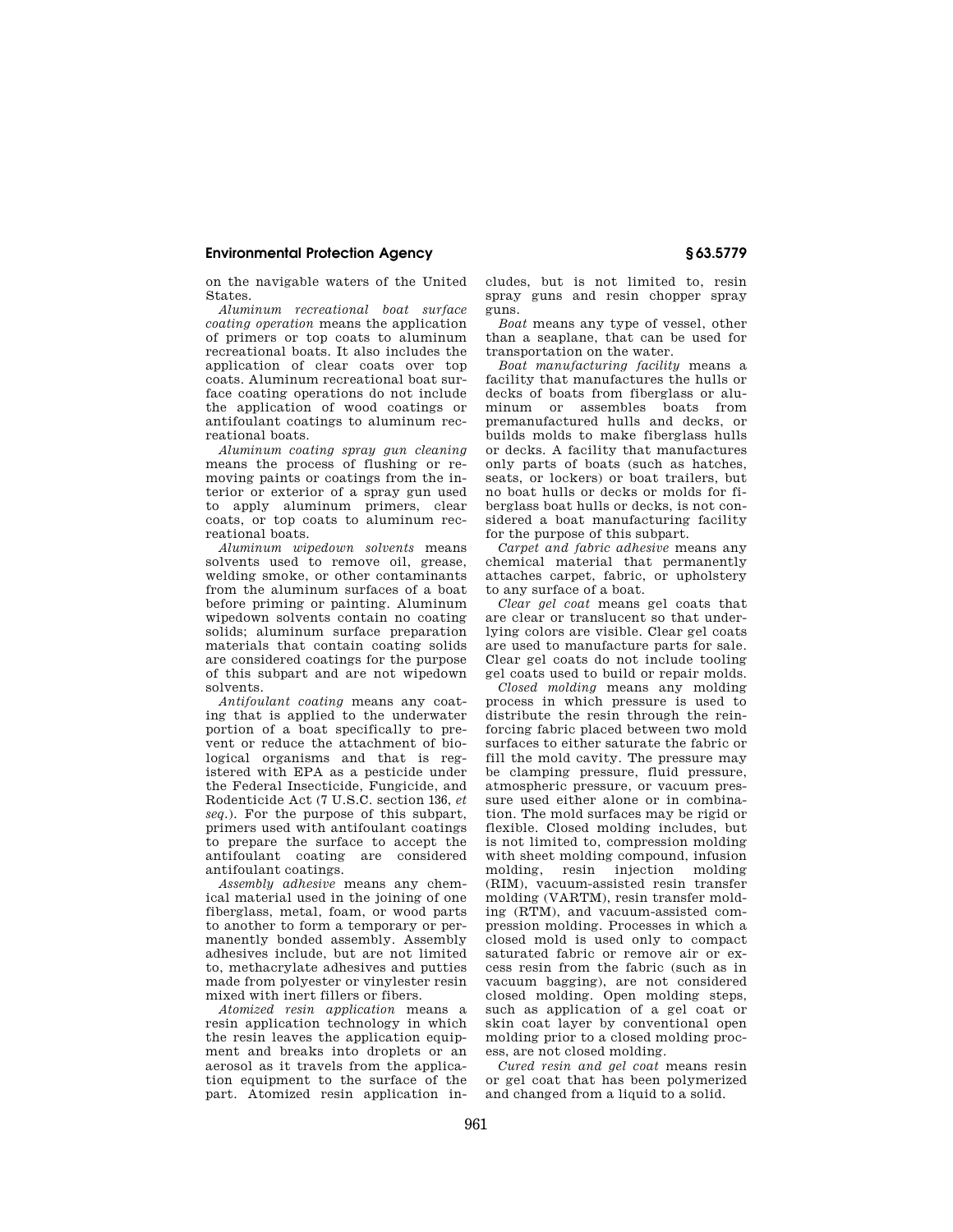*Deviation* means any instance in which an affected source subject to this subpart or an owner or operator of such a source:

(1) Fails to meet any requirement or obligation established by this subpart, including, but not limited to, any emission limit, operating limit, or work practice requirement;

(2) Fails to meet any term or condition which is adopted to implement an applicable requirement in this subpart and which is included in the operating permit for any affected source required to obtain such permit; or

(3) Fails to meet any emission limit, operating limit, or work practice requirement in this subpart during any startup, shutdown, or malfunction, regardless of whether or not such failure is permitted by this subpart.

*Enclosure* means a structure, such as a spray booth, that surrounds a source of emissions and captures and directs the emissions to an add-on control device.

*Fiberglass boat* means a vessel in which either the hull or deck is built from a composite material consisting of a thermosetting resin matrix reinforced with fibers of glass, carbon, aramid, or other material.

*Fiberglass hull and deck coatings*  means coatings applied to the exterior or interior surface of fiberglass boat hulls and decks on the completed boat. Polyester and vinylester resins and gel coats used in building fiberglass parts are not fiberglass hull and deck coatings for the purpose of this subpart.

*Filled resin* means a resin to which an inert material has been added to change viscosity, density, shrinkage, or other physical properties.

*Gel coat* means a thermosetting resin surface coating containing styrene (Chemical Abstract Service or CAS No. 100–42–5) or methyl methacrylate (CAS No. 80–62–6), either pigmented or clear, that provides a cosmetic enhancement or improves resistance to degradation from exposure to the elements. Gel coat layers do not contain any reinforcing fibers and gel coats are applied directly to mold surfaces or to a finished laminate.

*Hazardous air pollutant or HAP* means any air pollutant listed in, or pursuant to section 112(b) of the Clean Air Act.

# **§ 63.5779 40 CFR Ch. I (7–1–15 Edition)**

*Hazardous air pollutant content or HAP content* means the amount of HAP contained in a regulated material at the time it is applied to the part being manufactured. If no HAP is added to a material as a thinner or diluent, then the HAP content is the same as the HAP content of the material as purchased from the supplier. For resin and gel coat, HAP content does not include any HAP contained in the catalyst added to the resin or gel coat during application to initiate curing.

*Hazardous air pollutant data sheet (HDS)* means documentation furnished by a material supplier or an outside laboratory to provide the organic HAP content of the material by weight, measured using an EPA Method, manufacturer's formulation data, or an equivalent method. For aluminum coatings, the HDS also documents the solids content by volume, determined from the manufacturer's formulation data. The purpose of the HDS is to help the affected source in showing compliance with the organic HAP content limits contained in this subpart. The HDS must state the maximum total organic HAP concentration, by weight, of the material. It must include any organic HAP concentrations equal to or greater than 0.1 percent by weight for individual organic HAP that are carcinogens, as defined by the Occupational Safety and Health Administration Hazard Communication Standard (29 CFR part 1910), and 1.0 percent by weight for all other individual organic HAP, as formulated. The HDS must also include test conditions if EPA Method 311 is used for determining organic HAP content.

*Maximum achievable control technology (MACT) model point value* means a number calculated for open molding operations that is a surrogate for emissions and is used to determine if your open molding operations are in compliance with the provisions of this subpart. The units for MACT model point values are kilograms of organic HAP per megagram of resin or gel coat applied.

*Manufacturer's certification* means documentation furnished by a material supplier that shows the organic HAP content of a material and includes a HDS.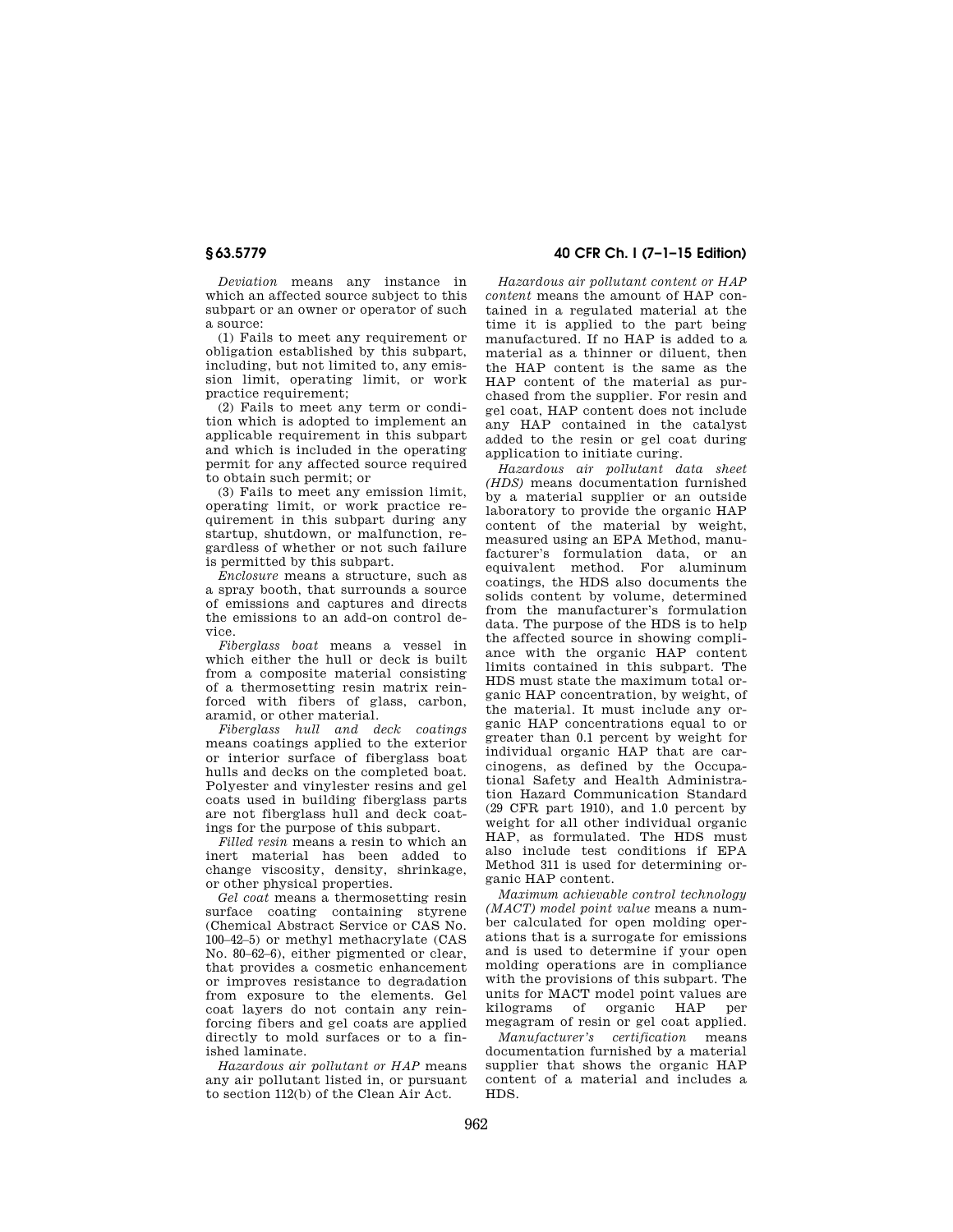*Mold* means the cavity or surface into or on which gel coat, resin, and fibers are placed and from which finished fiberglass parts take their form.

*Mold sealing and release agents* means materials applied to a mold to seal, polish, and lubricate the mold to prevent parts from sticking to the mold. Mold sealers, waxes, and glazing and buffing compounds are considered mold sealing and release agents for the purposes of this subpart.

*Mold stripping and cleaning solvents*  means materials used to remove mold sealing and release agents from a mold before the mold surface is repaired, polished, or lubricated during normal mold maintenance.

*Month* means a calendar month.

*Neat resin* means a resin to which no filler has been added.

*Nonatomized resin application* means any application technology in which the resin is not broken into droplets or an aerosol as it travels from the application equipment to the surface of the part. Nonatomized resin application technology includes, but is not limited to, flowcoaters, chopper flowcoaters, pressure fed resin rollers, resin impregnators, and hand application (for example, paint brush or paint roller).

*Open molding resin and gel coat operation* means any process in which the reinforcing fibers and resin are placed in the mold and are open to the surrounding air while the reinforcing fibers are saturated with resin. For the purposes of this subpart, open molding includes operations in which a vacuum bag or similar cover is used to compress an uncured laminate to remove air bubbles or excess resin, or to achieve a bond between a core material and a laminate.

*Pigmented gel coat* means opaque gel coats used to manufacture parts for sale. Pigmented gel coats do not include tooling gel coats used to build or repair molds.

*Production resin* means any resin used to manufacture parts for sale. Production resins do not include tooling resins used to build or repair molds, or assembly adhesives as defined in this section.

*Recycled resin and gel coat application equipment cleaning solvent* means cleaning solvents recycled on-site or returned to the supplier or another party to remove resin or gel coat residues so that the solvent can be reused.

*Research and development activities*  means:

(1) Activities conducted at a laboratory to analyze air, soil, water, waste, or product samples for contaminants, environmental impact, or quality control;

(2) Activities conducted to test more efficient production processes or methods for preventing or reducing adverse environmental impacts, provided that the activities do not include the production of an intermediate or final product for sale or exchange for commercial profit, except in a *de minimis*  manner; and

(3) Activities conducted at a research or laboratory facility that is operated under the close supervision of technically trained personnel, the primary purpose of which is to conduct research and development into new processes and products and that is not engaged in the manufacture of products for sale or exchange for commercial profit, except in a *de minimis* manner.

*Resin* means any thermosetting resin with or without pigment containing styrene (CAS No. 100–42–5) or methyl methacrylate (CAS No. 80–62–6) and used to encapsulate and bind together reinforcement fibers in the construction of fiberglass parts.

*Resin and gel coat application equipment cleaning* means the process of flushing or removing resins and gel coats from the interior or exterior of equipment that is used to apply resin or gel coat in the manufacture of fiberglass parts.

*Resin and gel coat mixing operation*  means any operation in which resin or gel coat, including the mixing of putties or polyputties, is combined with additives that include, but are not limited to, fillers, promoters, or catalysts.

*Roll-out* means the process of using rollers, squeegees, or similar tools to compact reinforcing materials saturated with resin to remove trapped air or excess resin.

*Skin coat* is a layer of resin and fibers applied over the gel coat to protect the gel coat from being deformed by the next laminate layers.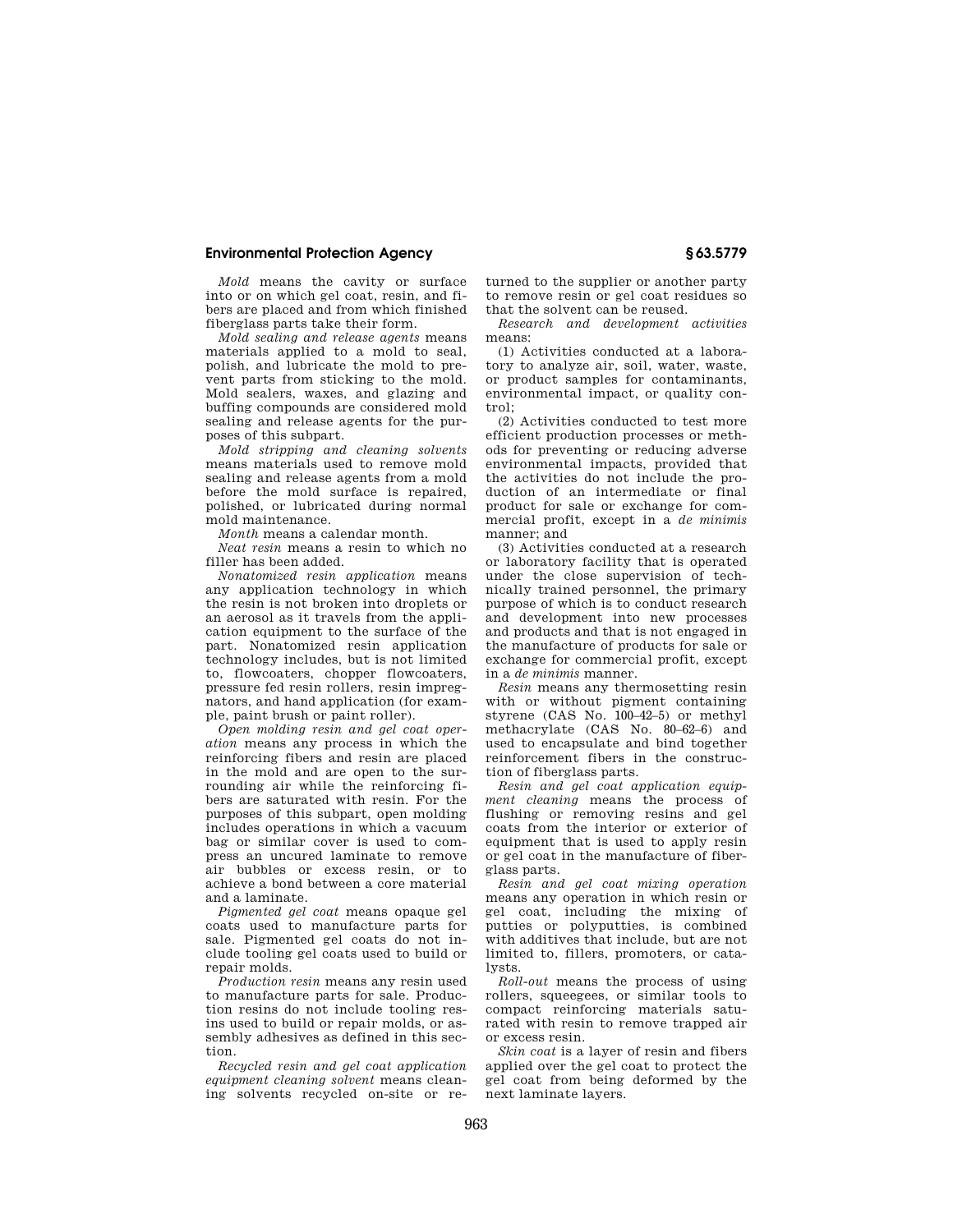*Tooling resin* means the resin used to build or repair molds (also known as tools) or prototypes (also known as plugs) from which molds will be made.

*Tooling gel coat* means the gel coat used to build or repair molds (also known as tools) or prototypes (also known as plugs) from which molds will be made.

*Vacuum bagging* means any molding technique in which the reinforcing fabric is saturated with resin and then covered with a flexible sheet that is sealed to the edge of the mold and where a vacuum is applied under the sheet to compress the laminate, remove excess resin, or remove trapped air from the laminate during curing. Vacuum bagging does not include processes that meet the definition of closed molding.

## **Pt. 63, Subpt. VVVV, Table 1 40 CFR Ch. I (7–1–15 Edition)**

*Vinylester resin* means a thermosetting resin containing esters of acrylic or methacrylic acids and having double-bond and ester linkage sites only at the ends of the resin molecules.

*Volume fraction of coating solids* means the ratio of the volume of coating solids (also known as volume of nonvolatiles) to the volume of coating; liters of coating solids per liter of coating.

*Wood coatings* means coatings applied to wooden parts and surfaces of boats, such as paneling, cabinets, railings, and trim. Wood coatings include, but are not limited to, primers, stains, sealers, varnishes, and enamels. Polyester and vinylester resins or gel coats applied to wooden parts to encapsulate them or bond them to other parts are not wood coatings.

## TABLE 1 TO SUBPART VVVV OF PART 63—COMPLIANCE DATES FOR NEW AND EXISTING BOAT MANUFACTURING FACILITIES

| As specified in §63.5695, you must comply by the dates in the following table: |  |
|--------------------------------------------------------------------------------|--|
|--------------------------------------------------------------------------------|--|

| If your facility is-              | $And-$                                                                                      | Then you must comply by this date-                        |
|-----------------------------------|---------------------------------------------------------------------------------------------|-----------------------------------------------------------|
|                                   | Is a major source on or before August   August 23, 2004.<br>22. 2001 <sup>1</sup> .         |                                                           |
| 2. An existing or new area source | Becomes a major source after August   1 year after becoming a major source or<br>22. 20011. | August 22, 2002, whichever is later.                      |
|                                   | Is a major source at startup <sup>1</sup>                                                   | Upon startup or August 22, 2001, which-<br>ever is later. |

<sup>1</sup>Your facility is a major source if it is a stationary source or group of stationary sources located within a contiguous area and<br>under common control that emits or can potentially emit, considering controls, in the aggr

## TABLE 2 TO SUBPART VVVV OF PART 63—ALTERNATIVE ORGANIC HAP CONTENT REQUIREMENTS FOR OPEN MOLDING RESIN AND GEL COAT OPERATIONS

As specified in  $\S63.5701(b)$ ,  $63.5704(b)(2)$ , and  $63.5713(a)$ , (b), and (d), you must comply with the requirements in the following table:

| For this operation-              | And this application method- | You must not exceed this weighted-average<br>organic HAP content (weight percent) require-<br>ment- |  |
|----------------------------------|------------------------------|-----------------------------------------------------------------------------------------------------|--|
| 1. Production resin operations   |                              | 28 percent.                                                                                         |  |
| 2. Production resin operations   | Nonatomized (nonspray)       | 35 percent.                                                                                         |  |
| 3. Pigmented gel coat operations |                              | 33 percent.                                                                                         |  |
| 4. Clear gel coat operations     |                              | 48 percent                                                                                          |  |
| 5. Tooling resin operations      |                              | 30 percent.                                                                                         |  |
| 6. Tooling resin operations      | Nonatomized (nonspray)       | 39 percent.                                                                                         |  |
| 7. Tooling gel coat operations   |                              | 40 percent.                                                                                         |  |

## TABLE 3 TO SUBPART VVVV OF PART 63—MACT MODEL POINT VALUE FORMULAS FOR OPEN MOLDING OPERATIONS<sup>1</sup>

As specified in §§63.5710(d) and 63.5714(a), you must calculate point values using the formulas in the following table: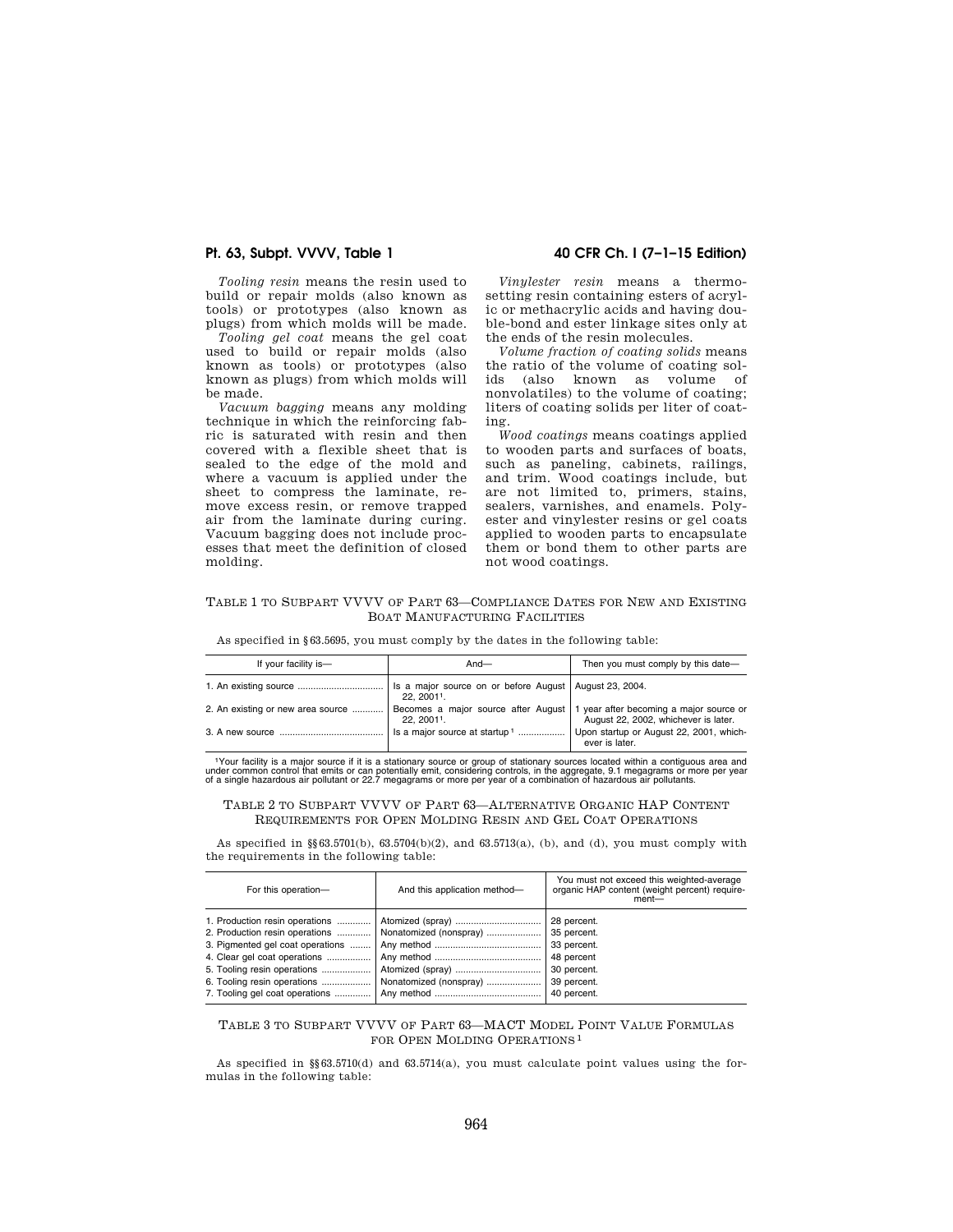# Environmental Protection Agency Pt. 63, Subpt. VVVV, Table 4

| For this operation-                                         | And this application method-                                                                        | Use this formula to calculate the MACT<br>model plant value for each resin and gel<br>$\cot$ |
|-------------------------------------------------------------|-----------------------------------------------------------------------------------------------------|----------------------------------------------------------------------------------------------|
| 1. Production resin, tooling resin                          |                                                                                                     | $0.014 \times$ (Resin HAP%) <sup>2.425</sup>                                                 |
|                                                             | b. Atomized, plus vacuum bagging with<br>roll-out.                                                  | $0.01185 \times$ (Resin HAP%) <sup>2.425</sup>                                               |
|                                                             | c. Atomized, plus vacuum bagging with-<br>out roll-out.                                             | 0.00945 $\times$ (Resin HAP%) <sup>2.425</sup>                                               |
|                                                             |                                                                                                     | $0.014 \times$ (Resin HAP%) <sup>2.275</sup>                                                 |
|                                                             | e. Nonatomized, plus vaccum bagging $0.0110 \times$ (Resin HAP%) <sup>2.275</sup><br>with roll-out. |                                                                                              |
|                                                             | f. Nonatomized, plus vacuum bagging<br>without roll-out.                                            | 0.0076 $\times$ (Resin HAP%) <sup>2.275</sup>                                                |
| 2. Pigmented gel coat, clear gel coat,<br>tooling gel coat. |                                                                                                     | $0.445 \times$ (Gel coat HAP%) <sup>1.675</sup>                                              |

<sup>1</sup>Equations calculate MACT model point value in kilograms of organic HAP per megagrams of resin or gel coat applied. The equations for vacuum bagging with coll-<br>the vacuum bagging materials. The equations for vacuum baggi

## [66 FR 44232, Aug. 22, 2001; 66 FR 50504, Oct. 3, 2001]

# TABLE 4 TO SUBPART VVVV OF PART 63—OPERATING LIMITS IF USING AN ADD-ON CONTROL DEVICE FOR OPEN MOLDING OPERATIONS

As specified in  $\S 63.5715(a)$  and  $63.5725(f)(5)$ , you must meet the operating limits in the following table:

| For the following device-                                                         | You must meet the following operating limit-                                                                                                                                                                                                                                                                                                                                                                                                                                                                                                                              | And you must demonstrate continuous compli-<br>ance with the operating limit by-                                                                                                                                                                                                                                                                                                                                                                                                                                                                                                                                                                                                                                                                            |
|-----------------------------------------------------------------------------------|---------------------------------------------------------------------------------------------------------------------------------------------------------------------------------------------------------------------------------------------------------------------------------------------------------------------------------------------------------------------------------------------------------------------------------------------------------------------------------------------------------------------------------------------------------------------------|-------------------------------------------------------------------------------------------------------------------------------------------------------------------------------------------------------------------------------------------------------------------------------------------------------------------------------------------------------------------------------------------------------------------------------------------------------------------------------------------------------------------------------------------------------------------------------------------------------------------------------------------------------------------------------------------------------------------------------------------------------------|
| 1. Thermal oxidizer                                                               | The average combustion temperature in any 3-<br>hour period must not fall below the combustion<br>temperature limit established according to<br>§63.5725(d).                                                                                                                                                                                                                                                                                                                                                                                                              | a. Collecting the combustion temperature data<br>according to §63.5725(d); b. reducing the data<br>to 3-hour block averages; and c. maintaining<br>the 3-hour average combustion temperature at<br>or above the temperature limit.                                                                                                                                                                                                                                                                                                                                                                                                                                                                                                                          |
| 2. Other control devices                                                          | An operating limit approved by the Administrator<br>according to $§ 63.8(f)$ .                                                                                                                                                                                                                                                                                                                                                                                                                                                                                            | a. Collecting parameter monitoring as approved<br>by the Administrator according to §63.8(f); and<br>b. maintaining the parameters within the oper-<br>ating limits approved according to $\S 63.8(f)$ .                                                                                                                                                                                                                                                                                                                                                                                                                                                                                                                                                    |
| 3. Emission capture sys-<br>tem that is a PTE ac-<br>cording to §63.5719(b).      | a. The direction of the air flow at all times must<br>be into the enclosure; and b. in any 3-hour pe-<br>riod, either the average facial velocity of air<br>through all natural draft openings in the enclo-<br>sure must be at least 200 feet per minute; or<br>c. the pressure drop across the enclosure<br>must be at least 0.007 inch H <sub>2</sub> O, as estab-<br>lished in Method 204 of appendix M to 40<br>CFR part 51.                                                                                                                                         | i. Collecting the direction of air flow, and either<br>the facial velocity of air through all natural<br>draft openings according to $§ 63.5725(f)(3)$ or<br>the pressure drop across the enclosure ac-<br>cording to $§ 63.5725(f)(4)$ ; and ii. reducing the<br>data for facial velocity or pressure drop to 3-<br>hour block averages; and iii. maintaining the 3-<br>hour average facial velocity of air flow through<br>all natural draft openings or the pressure drop<br>at or above the facial velocity limit or pressure<br>drop limit, and maintaining the direction of air<br>flow into the enclosure at all times.                                                                                                                              |
| 4. Emission capture sys-<br>tem that is not a PTE<br>according to<br>§63.5719(b). | a. The average gas volumetric flow rate or duct<br>static pressure in each duct between a capture<br>device and add-on control device inlet in any<br>3-hour period must not fall below the average<br>volumetric flow rate or duct static pressure<br>limit established for that capture device ac-<br>cording to $§ 63.5725(f)(5)$ ; and b. the average<br>pressure drop across an opening in each en-<br>closure in any 3-hour period must not fall<br>below the average pressure drop limit estab-<br>lished for that capture device according to<br>§ 63.5725(f)(5). | Collecting the gas volumetric flow rate or duct<br>static pressure for each capture device ac-<br>cording to $§63.5725(f)(1)$ and (3); ii. reducing<br>the data to 3-hour block averages; iii. main-<br>taining the 3-hour average gas volumetric flow<br>rate or duct static pressure for each capture<br>device at or above the gas volumetric flow rate<br>or duct static pressure limit; iv. collecting data<br>for the pressure drop across an opening in<br>each enclosure according to $§ 63.5725(f)(2)$<br>and (4); v. reducing the data to 3-hour block<br>averages; and vi. maintaining the 3-hour aver-<br>age pressure drop across the opening for<br>each enclosure at or above the gas volumetric<br>flow rate or duct static pressure limit. |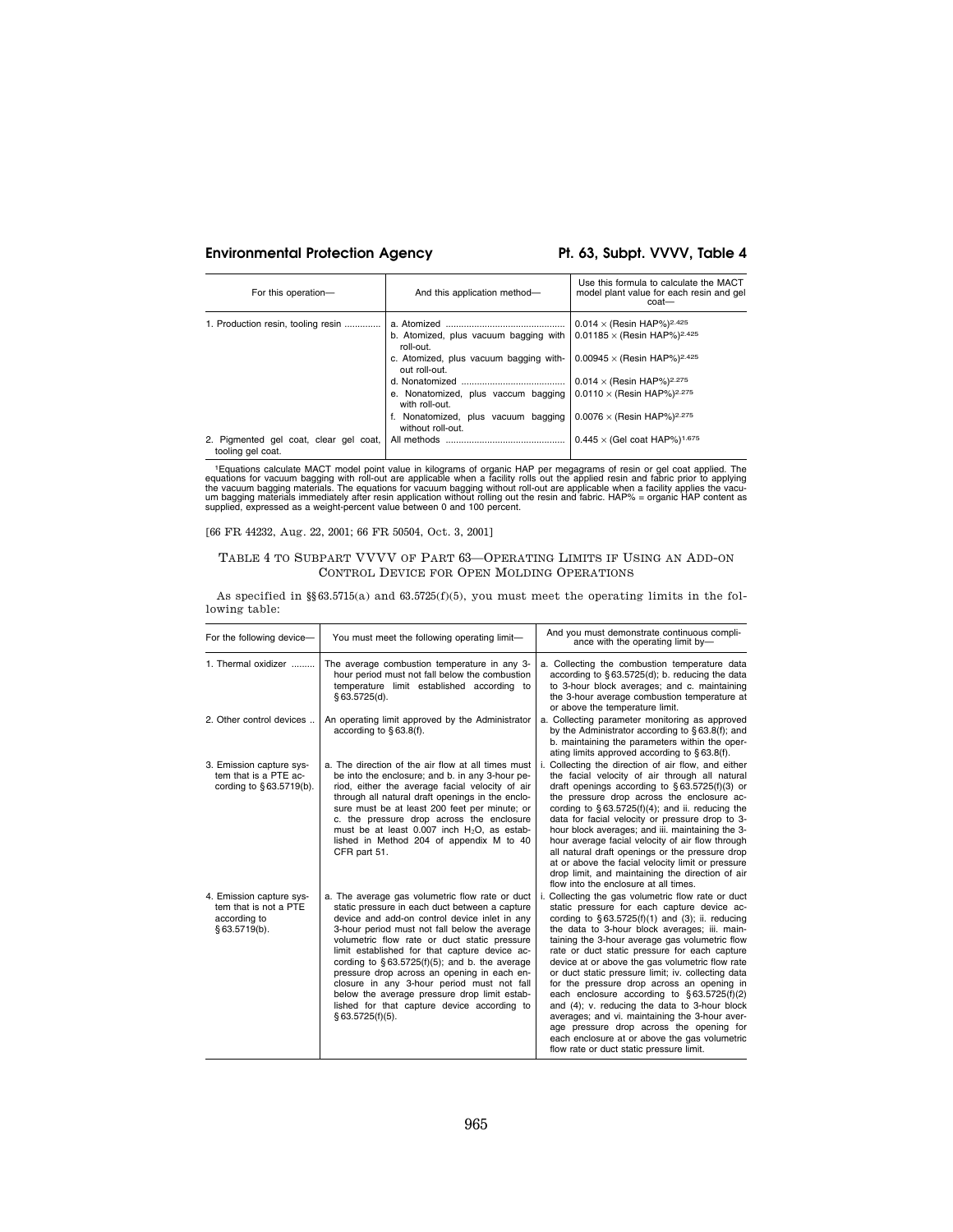# **Pt. 63, Subpt. VVVV, Table 5 40 CFR Ch. I (7–1–15 Edition)**

## TABLE 5 TO SUBPART VVVV OF PART 63—DEFAULT ORGANIC HAP CONTENTS OF SOLVENTS AND SOLVENT BLENDS

As specified in  $\S 63.5758(a)(6)$ , when detailed organic HAP content data for solvent blends are not available, you may use the values in the following table:

| Solvent/solvent blend             | CAS No.         | Average organic<br>HAP content.<br>percent by mass | Typical organic HAP, percent by mass |
|-----------------------------------|-----------------|----------------------------------------------------|--------------------------------------|
| 1. Toluene                        | $108 - 88 - 3$  | 100                                                | Toluene.                             |
| 2. Xylene(s)                      | 1330–20–7       | 100                                                | Xylenes, ethylbenzene.               |
| 3. Hexane                         | $110 - 54 - 3$  | 50                                                 | n-hexane.                            |
| 4. n-hexane                       | $110 - 54 - 3$  | 100                                                | n-hexane.                            |
| 5. Ethylbenzene                   | $100 - 41 - 4$  | 100                                                | Ethylbenzene.                        |
|                                   |                 | $\Omega$                                           | None.                                |
|                                   |                 | 2                                                  | 1% xylene, 1% cumene.                |
|                                   |                 | 9                                                  | Naphthalene.                         |
| 9. Aromatic naptha                | 64742-95-6      | 2                                                  | 1% xylene, 1% cumene.                |
| 10. Aromatic solvent              | 64742-94-5      | 10                                                 | Naphthalene.                         |
| 11. Exempt mineral spirits        | 8032-32-4       | $\Omega$                                           | None.                                |
| 12. Ligroines (VM & P)            | 8032-32-4       | 0                                                  | None.                                |
| 13. Lactol spirits                | 64742-89-6      | 15                                                 | Toluene.                             |
| 14. Low aromatic white spirit     | 64742-82-1      | <sup>0</sup>                                       | None.                                |
| 15. Mineral spirits               | 64742-88-7      |                                                    | Xylenes.                             |
| 16. Hydrotreated naphtha          | 64742-48-9      | $\Omega$                                           | None.                                |
| 17. Hydrotreated light distillate | 64742-47-8      | 0.1                                                | Toluene.                             |
| 18. Stoddard solvent              | $8052 - 41 - 3$ |                                                    | Xylenes.                             |
| 19. Super high-flash naphtha      | 64742-95-6      | 5                                                  | Xylenes.                             |
| 20. Varol <sup>®</sup> solvent    | $8052 - 49 - 3$ |                                                    | 0.5% xylenes, 0.5% ethyl benzene.    |
| 21. VM & P naphtha                | 64742-89-8      | 6                                                  | 3% toluene, 3% xylene.               |
| 22. Petroleum distillate mixture  | 68477-31-6      | 8                                                  | 4% naphthalene, 4% biphenyl.         |
|                                   |                 |                                                    |                                      |

## TABLE 6 TO SUBPART VVVV OF PART 63—DEFAULT ORGANIC HAP CONTENTS OF PETROLEUM SOLVENT GROUPS

As specified in  $\S 63.5758(a)(6)$ , when detailed organic HAP content data for solvent blends are not available, you may use the values in the following table:

| Solvent type                                                                                                                                                                                                                                     | Average organic<br>HAP content, per-<br>cent by mass | Typical organic HAP, percent by<br>mass        |
|--------------------------------------------------------------------------------------------------------------------------------------------------------------------------------------------------------------------------------------------------|------------------------------------------------------|------------------------------------------------|
| Aliphatic (Mineral Spirits 135, Mineral Spirits 150 EC, Naphtha, Mixed<br>Hydrocarbon, Aliphatic Hydrocarbon, Aliphatic Naptha, Naphthol<br>Spirits, Petroleum Spirits, Petroleum Oil, Petroleum Naphtha, Sol-<br>vent Naphtha, Solvent Blend.). | з                                                    | 1% Xylene, 1% Toluene, and 1%<br>Ethylbenzene. |
| Aromatic (Medium-flash Naphtha, High-flash Naphtha, Aromatic Naph-<br>tha, Light Aromatic Naphtha, Light Aromatic Hydrocarbons, Aro-<br>matic Hydrocarbons, Light Aromatic Solvent.).                                                            | 6                                                    | 4% Xylene, 1% Toluene, and 1%<br>Ethylbenzene. |

## TABLE 7 TO SUBPART VVVV OF PART 63—APPLICABILITY AND TIMING OF NOTIFICATIONS

As specified in  $\S 63.5761(a)$ , you must submit notifications according to the following table:

| If your facility-                                                                                                                               | You must submit-                                                                                                                                                                                                                | By this date-                                                                                                                       |  |
|-------------------------------------------------------------------------------------------------------------------------------------------------|---------------------------------------------------------------------------------------------------------------------------------------------------------------------------------------------------------------------------------|-------------------------------------------------------------------------------------------------------------------------------------|--|
| 1. Is an existing source subject to this<br>subpart.<br>2. Is a new source subject to this subpart                                              | An initial notification containing the infor-<br>mation specified in $\S 63.9(b)(2)$ .<br>The notifications specified in $§63.9(b)$                                                                                             | No later than the dates specified in<br>\$63.9(b)(2).<br>No later than the dates specified                                          |  |
|                                                                                                                                                 | $(3)$ to $(5)$ .                                                                                                                                                                                                                | $$63.9(b)(4)$ and $(5)$ .                                                                                                           |  |
| 3. Qualifies for a compliance extension as<br>specified in $§ 63.9(c)$ .                                                                        | A request for a compliance extension as<br>specified in $§ 63.9(c)$ .                                                                                                                                                           | No later than the dates specified in<br>\$63.6(i).                                                                                  |  |
| 4. Is complying with organic HAP content<br>limits, application equipment require-<br>ments; or MACT model point value<br>averaging provisions. | A notification of compliance status as<br>specified in §63.9(h).                                                                                                                                                                | No later than 30 calendar days after the<br>end of the first 12-month averaging<br>period after your facility's compliance<br>date. |  |
| 5. Is complying by using an add-on con-<br>trol device.                                                                                         | a. notification of intent to conduct a per-<br>formance test as specified in $\S 63.9(e)$ .<br>b. A notification of the date for the con-<br>tinuous monitoring system perform-<br>ance evaluation as specified in<br>§63.9(q). | No later than the date specified in<br>$$63.9(e)$ .<br>With the notification of intent to conduct<br>a performance test.            |  |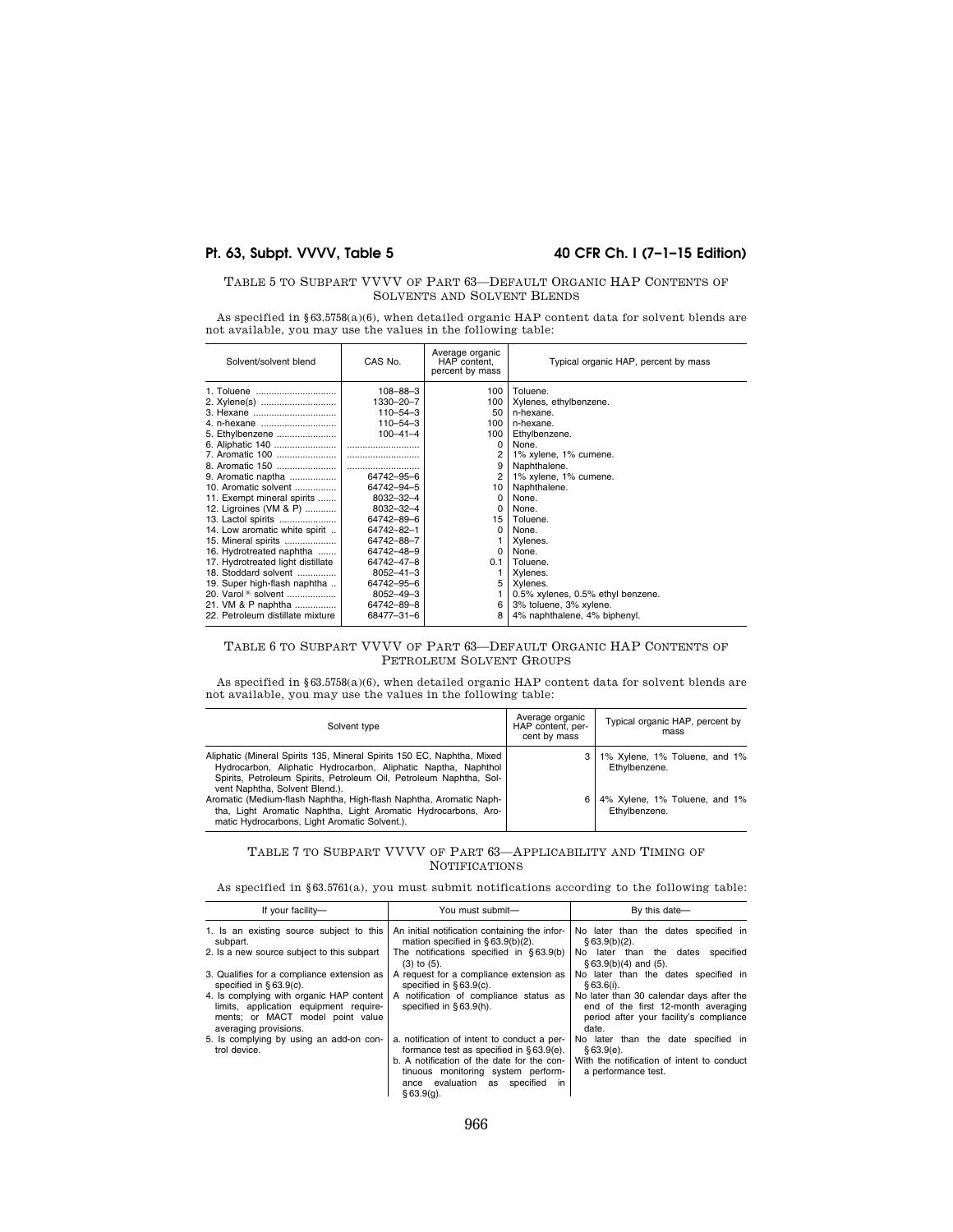# Environmental Protection Agency Pt. 63, Subpt. VVVV, Table 8

| If your facility- | You must submit-                                                                                                         | By this date-                                                                                                                  |
|-------------------|--------------------------------------------------------------------------------------------------------------------------|--------------------------------------------------------------------------------------------------------------------------------|
|                   | c. A notification of compliance status as $\vert$ No later than 60 calendar days after the<br>specified in $§ 63.9(h)$ . | completion of the add-on control de-<br>vice performance test and continuous<br>monitoring system performance eval-<br>uation. |

#### TABLE 8 TO SUBPART VVVV OF PART 63—APPLICABILITY OF GENERAL PROVISIONS (40 CFR PART 63, SUBPART A) TO SUBPART VVVV

As specified in §63.5773, you must comply with the applicable requirements of the General Provisions according to the following table:

| Citation                            | Requirement                                                                                                    | Applies to subpart<br><b>VVVV</b> | Explanation                                                                                                                                                                     |
|-------------------------------------|----------------------------------------------------------------------------------------------------------------|-----------------------------------|---------------------------------------------------------------------------------------------------------------------------------------------------------------------------------|
|                                     | General Applicability<br>Initial Applicability Determination<br>Applicability After Standard Estab-<br>lished. | Yes.<br>Yes.<br>Yes.              |                                                                                                                                                                                 |
| $§ 63.1(c)(2)$                      |                                                                                                                | Yes                               | Area sources are not regulated by<br>subpart VVVV.                                                                                                                              |
| $§63.1(c)(3)$<br>$§ 63.1(c)(4)–(5)$ |                                                                                                                | No<br>Yes.                        | [Reserved]                                                                                                                                                                      |
|                                     | Applicability of Permit Program                                                                                | No<br>Yes.                        | [Reserved]                                                                                                                                                                      |
| §63.2                               |                                                                                                                | Yes                               | Additional definitions are found in<br>§63.5779.                                                                                                                                |
| §63.3                               | Units and Abbreviations<br>Prohibited Activities                                                               | Yes.<br>Yes.                      |                                                                                                                                                                                 |
| $§ 63.4(b) - (c)$                   | Circumvention/Severability                                                                                     | Yes.                              |                                                                                                                                                                                 |
|                                     | Construction/Reconstruction                                                                                    | Yes.                              |                                                                                                                                                                                 |
|                                     | Requirements for Existing, Newly<br>Constructed, and Reconstructed<br>Sources.                                 | Yes.                              |                                                                                                                                                                                 |
|                                     |                                                                                                                | No                                | [Reserved]                                                                                                                                                                      |
|                                     | Application for Approval of Con-<br>struction/Reconstruction.                                                  | Yes.                              |                                                                                                                                                                                 |
| §63.5(e)                            | Approval of Construction/Recon-<br>struction.                                                                  | Yes.                              |                                                                                                                                                                                 |
|                                     | Approval of Construction/Recon-<br>struction Based on prior State Re-<br>view.                                 | Yes.                              |                                                                                                                                                                                 |
|                                     | Compliance with Standards and<br>Maintenance Requirements-Ap-<br>plicability.                                  | Yes.                              |                                                                                                                                                                                 |
|                                     | Compliance Dates for New and Re-<br>constructed Sources.                                                       | Yes                               | §63.695<br>specifies<br>compliance<br>dates, including the compliance<br>date for new area sources that<br>become major sources after the<br>effective date of the rule.        |
|                                     | Compliance<br>Dates for<br>Existing<br>Sources.                                                                | Yes                               | specifies<br>\$63.5695<br>compliance<br>dates, including the compliance<br>date for existing area sources that<br>become major sources after the<br>effective date of the rule. |
| §63.6(d)<br>$§63.6(e)(1)–(2)$       | Operation and Maintenance Re-<br>quirements.                                                                   | No<br>No                          | [Reserved]<br>Operating requirements for open<br>molding operations with add-on<br>controls<br>specified<br>are<br><i>in</i><br>§63.5725.                                       |
| $§63.6(e)(3)$                       | Startup, Shut Down, and Malfunc-<br>tion Plans.                                                                | Yes                               | Only sources with add-on controls<br>must complete startup, shutdown,<br>and malfunction plans.                                                                                 |
|                                     | Compliance with Nonopacity Emis-<br>sion Standards.                                                            | Yes.                              |                                                                                                                                                                                 |
|                                     | Use of an Alternative Nonopacity<br>Emission Standard.                                                         | Yes.                              |                                                                                                                                                                                 |
|                                     | Compliance with<br>Opacity/Visible<br>Emissions Standards.                                                     | No                                | Subpart VVVV does not specify<br>opacity or visible emission stand-<br>ards.                                                                                                    |
|                                     | Extension of Compliance with Emis-<br>sion Standards.                                                          | Yes.                              |                                                                                                                                                                                 |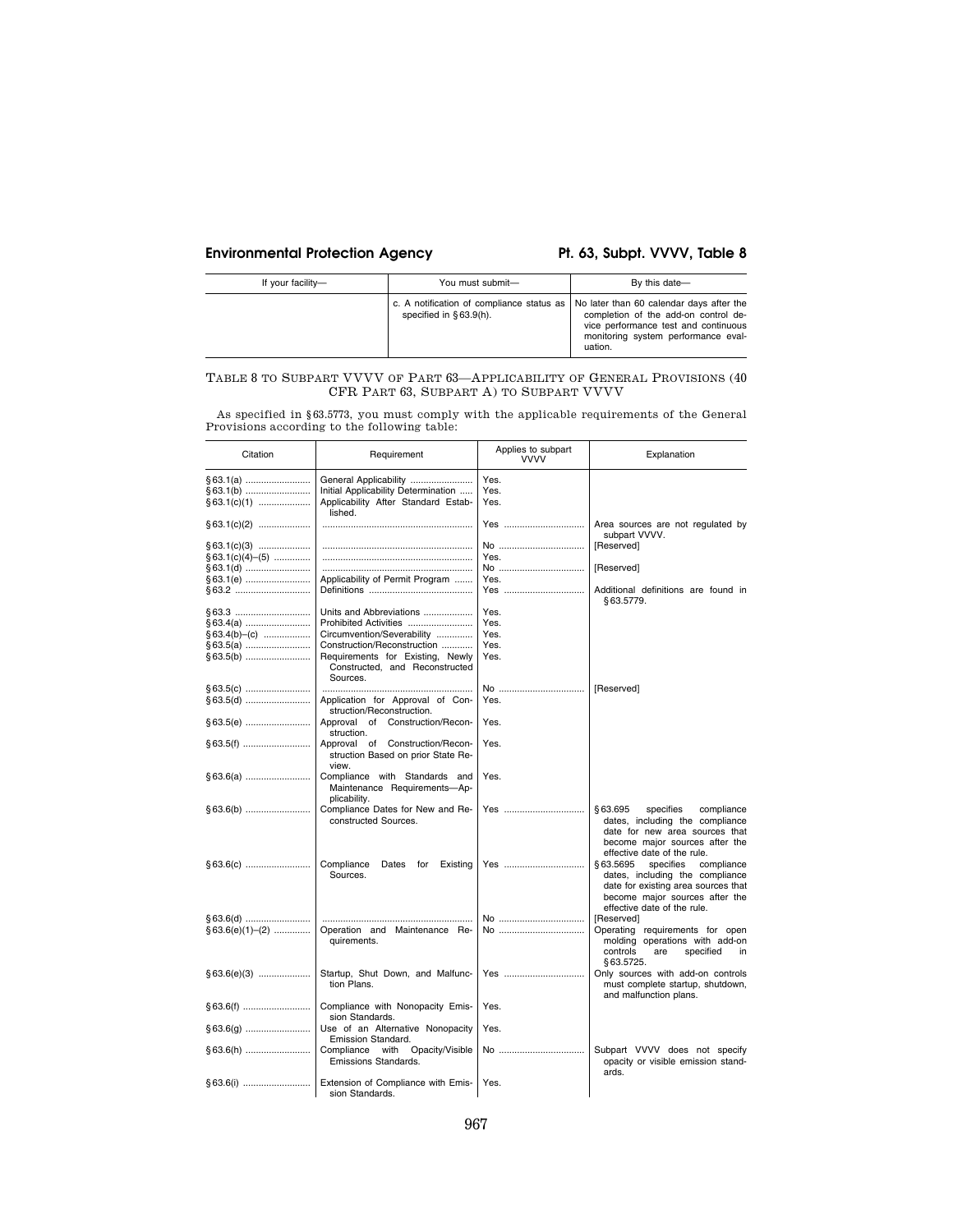# **Pt. 63, Subpt. VVVV, Table 8 40 CFR Ch. I (7–1–15 Edition)**

| Citation                             | Requirement                                                                                                    | Applies to subpart<br><b>VVVV</b> | Explanation                                                                                                                                                             |
|--------------------------------------|----------------------------------------------------------------------------------------------------------------|-----------------------------------|-------------------------------------------------------------------------------------------------------------------------------------------------------------------------|
| §63.6(j)                             | Exemption from Compliance with<br>Emission Standards.                                                          | Yes.                              |                                                                                                                                                                         |
| §63.7(a)(1)                          | Performance Test Requirements<br>Dates for performance tests                                                   | Yes.<br>No                        | §63.5716 specifies<br>performance                                                                                                                                       |
| $§ 63.7(a)(3)$<br>§63.7(b)-(h)       | Performance testing at other times<br>Other performance testing require-<br>ments.                             | Yes.<br>Yes.                      | test dates.                                                                                                                                                             |
| $§ 63.8(a)(1)–(2)$                   | Monitoring Requirements-Applica-<br>bility.                                                                    | Yes                               | All of §63.8 applies only to sources<br>with add-on controls. Additional<br>monitoring<br>requirements<br>for<br>sources with add-on controls are<br>found in §63.5725. |
|                                      |                                                                                                                | No<br>No                          | <b>IReservedl</b><br>Subpart VVVV does not refer di-<br>rectly or indirectly to §63.11.                                                                                 |
| $§ 63.8(b)(1)$<br>$§ 63.8(b)(2)–(3)$ | Conduct of Monitoring<br>Multiple Effluents and Multiple Con-<br>tinuous<br>Monitoring<br>Systems<br>$(CMS)$ . | Yes.<br>Yes                       | Applies to sources that use a CMS<br>on the control device stack.                                                                                                       |
| $§ 63.8(c)(1)–(4)$                   | Continuous Monitoring System Op-<br>eration and Maintenance.                                                   | Yes.                              |                                                                                                                                                                         |
|                                      | Continuous Opacity Monitoring Sys-<br>tems (COMS).                                                             | No                                | Subpart VVVV does not have opac-<br>ity or visible emission standards.                                                                                                  |
| $§ 63.8(c)(6)–(8)$                   | Continuous Monitoring System Cali-<br>bration Checks and Out-of-Con-<br>trol Periods.                          | Yes.                              |                                                                                                                                                                         |
| §63.8(e)                             | Quality Control Program<br>CMS Performance Evaluation                                                          | Yes.<br>Yes.                      |                                                                                                                                                                         |
| $§ 63.8(f)(1)–(5)$                   | Use of an Alternative Monitoring<br>Method.                                                                    | Yes.                              |                                                                                                                                                                         |
|                                      | Alternative to Relative Accuracy<br>Test.                                                                      | Yes                               | Applies only to sources that use<br>continuous emission monitoring<br>systems (CEMS).                                                                                   |
| §63.9(a)                             | Data Reduction<br>Notification Requirements-Applica-<br>bility.                                                | Yes<br>Yes.                       |                                                                                                                                                                         |
|                                      | Initial Notifications<br>Request for Compliance Extension                                                      | Yes<br>Yes.                       |                                                                                                                                                                         |
| §63.9(c)<br>§63.9(d)                 | Notification That a New Source Is<br>Subject to Special Compliance<br>Requirements.                            | Yes.                              |                                                                                                                                                                         |
| §63.9(e)                             | Notification of Performance Test                                                                               | Yes                               | Applies only to sources with add-on<br>controls.                                                                                                                        |
| §63.9(f)                             | Notification of Visible Emissions/<br>Opacity Test.                                                            | No                                | Subpart VVVV does not have opac-<br>ity or visible emission standards.                                                                                                  |
|                                      | Additional CMS Notifications-Date<br>of CMS Performance Evaluation.                                            | Yes                               | Applies only to sources with add-on<br>controls.                                                                                                                        |
|                                      | Use of COMS Data                                                                                               | No                                | Subpart VVVV does not require the<br>use of COMS.                                                                                                                       |
|                                      | Alternative to Relative Accuracy<br>Testing.                                                                   | Yes                               | Applies only to sources with CEMS.                                                                                                                                      |
| §63.9(h)<br>§63.9(i)                 | Notification of Compliance Status<br>Adjustment of Deadlines                                                   | Yes.<br>Yes.                      |                                                                                                                                                                         |
| §63.10(a)                            | Change in Previous Information<br>Recordkeeping/Reporting-Applica-                                             | Yes.<br>Yes.                      |                                                                                                                                                                         |
| $§ 63.10(b)(1)$                      | bility.<br>General Recordkeeping Require-<br>ments.                                                            | Yes                               | §§ 63.567 and 63.5770 specify addi-<br>recordkeeping<br>tional<br>require-<br>ments.                                                                                    |
| $§ 63.10(b)(2)(i)–(xi)$              | Recordkeeping Relevant to Startup,<br>Shutdown, and Malfunction Peri-<br>ods and CMS.                          |                                   | Applies only to sources with add-on<br>controls.                                                                                                                        |
| $§ 63.10(b)(2)(xii) - (xiv)$         | General Recordkeeping Require-<br>ments.                                                                       | Yes.                              |                                                                                                                                                                         |
| $§63.10(b)(3)$                       | Recordkeeping Requirements for<br>Applicability Determinations.                                                | Yes                               | §63.5686 specifies applicability de-<br>terminations<br>for<br>non-major<br>sources.                                                                                    |
| §63.10(c)                            | Additional<br>Recordkeeping<br>for<br>Sources with CMS.                                                        | Yes                               | Applies only to sources with add-on<br>controls.                                                                                                                        |
| $§ 63.10(d)(1)$                      | General Reporting Requirements                                                                                 | Yes                               | §63.5764 specifies additional re-<br>porting requirements.                                                                                                              |